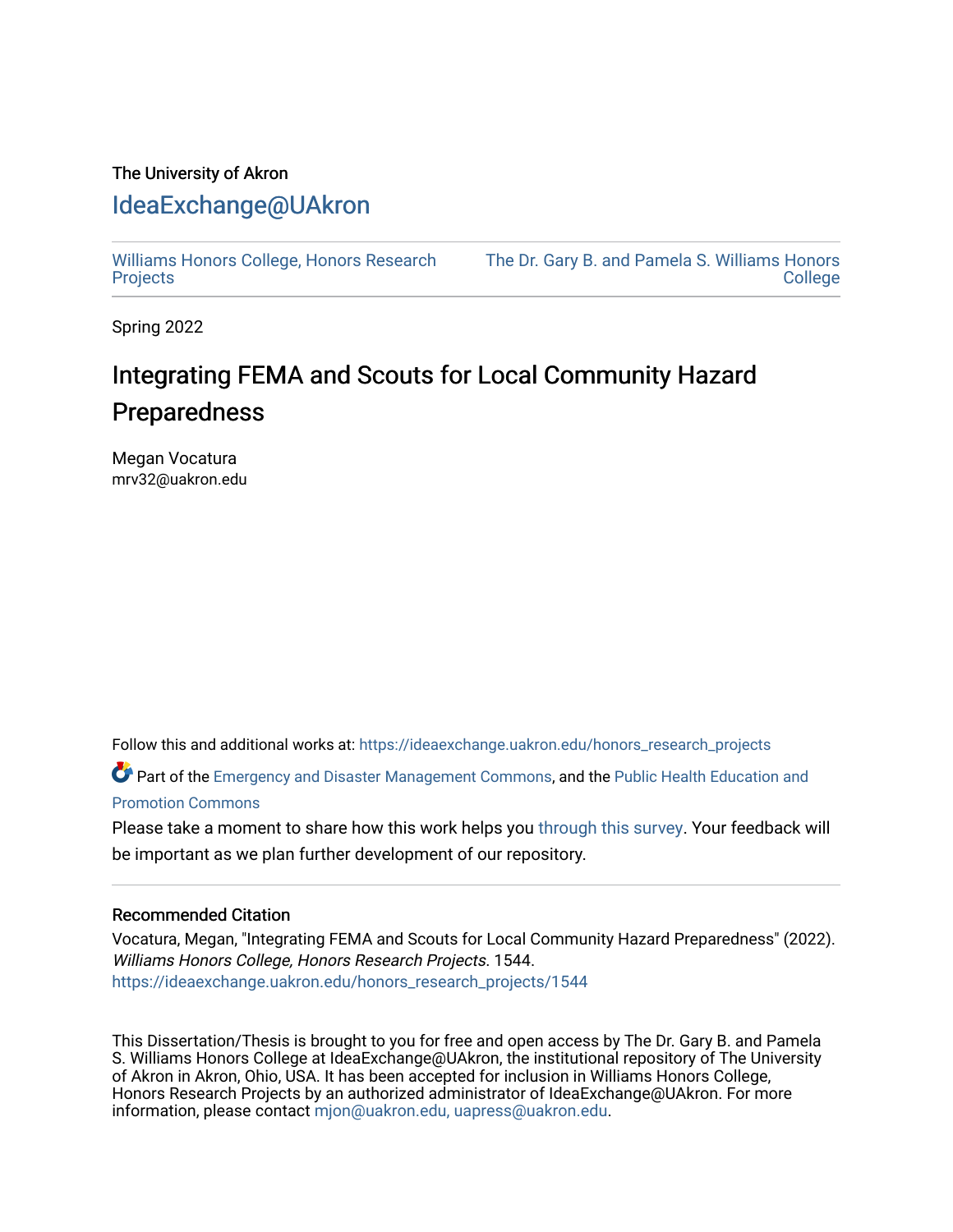# **Table of Contents**

| Introduction 2        |
|-----------------------|
|                       |
|                       |
| Demographic 3         |
|                       |
|                       |
|                       |
|                       |
|                       |
|                       |
|                       |
|                       |
|                       |
|                       |
|                       |
|                       |
|                       |
|                       |
| $References \dots 20$ |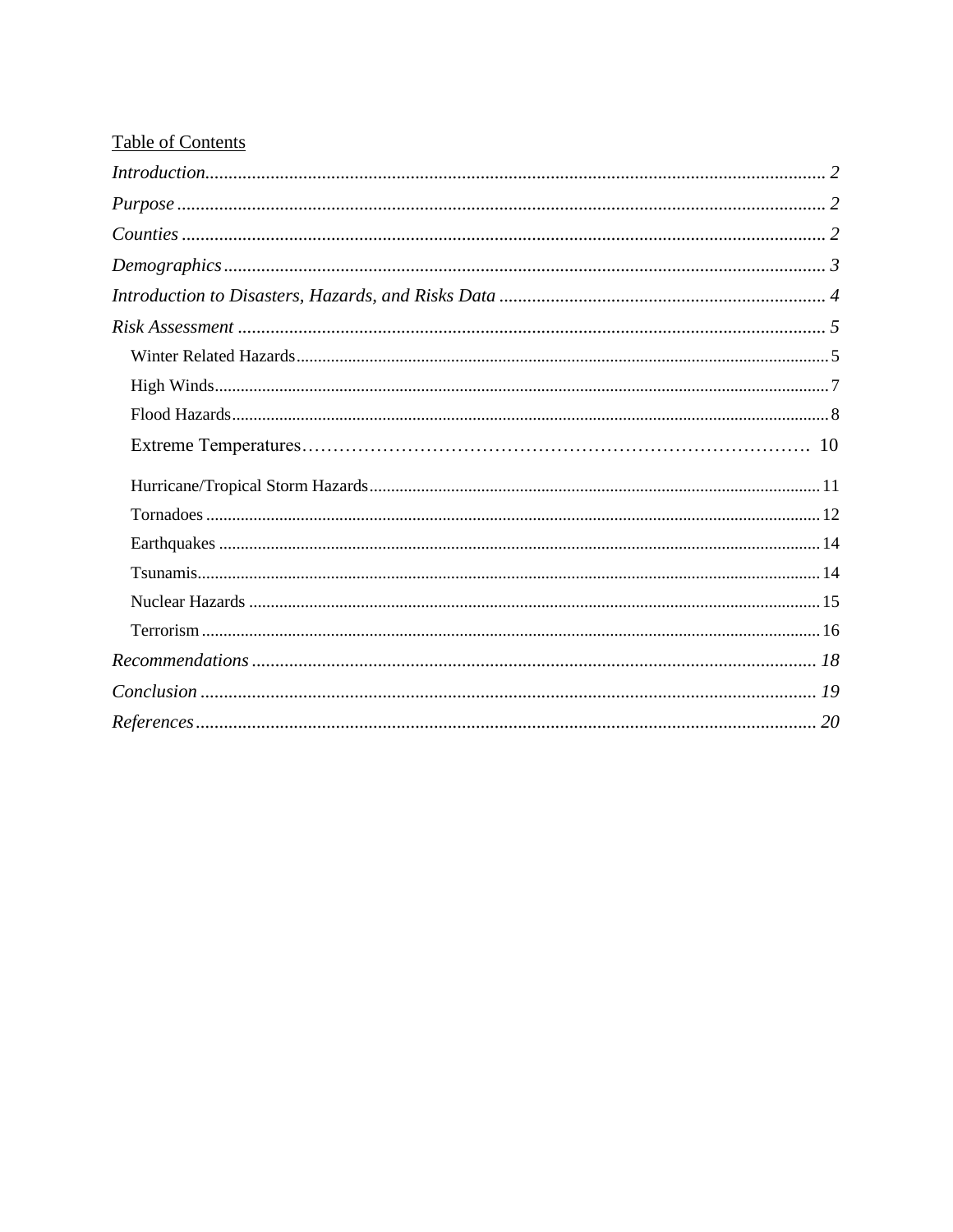#### Introduction

The mission of the Spirit of Adventure Council (BSA) is to "serve others by helping instill values in young people and in other ways prepare them to make ethical choices over their lifetime in achieving their full potential" (Spirit of Adventure, 2022). The council has 12,700 youth who participate in scouting, including completing approximately 75,000 community service hours a year. In an effort to expand their activities and service within the community, The Spirit of Adventure (SoA) Council has taken the initiative to link their programs with the Federal Emergency Management Agency's (FEMA) National Preparedness Goal. SoA Council's goal is to assist youths in developing skills that will allow them to enhance and deliver FEMA's preparedness efforts. As a result, FEMA and the SoA Council are beginning a mutually beneficial relationship to prepare communities for disasters through youth development. The SoA plans to implement programs including the distribution of Prepare with Pedro activity books, the integration of Student Tools for Emergency Planning (STEP) programs, and the addition of teen community emergency response teams (CERT) into local towns.

#### Purpose

The purpose of this report is to identify prevalent hazards within the counties of Eastern Massachusetts to help guide the Spirit of Adventure (SoA) Council on where to focus their preparedness efforts. The SoA Council can play a major role in enhancing the preparedness efforts within their local communities. The identified hazards and risks will serve as a baseline to provide the SoA Council with resources to make priorities for their role in preparedness and response activities based on FEMA support.

The National Preparedness Goal, defined by FEMA, seeks to establish "a secure and resilient nation with capabilities required across the community to prevent, protect against, mitigate, response to, and recover from threats and hazards that pose the greatest risk" (Federal Emergency Management Agency, 2020). There are five primary areas of focus including prevent, protection, mitigation, response, and recovery, where individuals, organizations, and communities need input and opportunity to improve their actions against disasters. Of the six pieces of the National Preparedness System, this report focuses on identifying and assessing risk, as well as the core capabilities underpinning preparedness.

#### Counties

The Spirit of Adventure Council covers 77 towns within these four counties in Massachusetts: Essex, Middlesex, Norfolk, and Suffolk County. The following towns in Suffolk County are included: Boston, Chelsea, and Revere. The following towns in Norfolk County are included: Brookline, Dedham, Dover, Milton, Needham, Quincy, and Westwood (Spirit of Adventure, 2022).

The following towns in Essex County are included: Andover, Amesbury, Beverly, Boxford, Danvers, Essex, Georgetown, Gloucester, Groveland, Hamilton, Haverhill, Ipswich, Lawrence, Lynn, Lynnfield, Manchester, Marblehead, Methuen, Merrimac, Middleton, Nahant, Newbury, Newburyport, North Andover, Peabody, Rockport, Rowley, Salem, Salisbury, Saugus, Swampscott, Topsfield, Wenham, and West Newbury (Spirit of Adventure, 2022).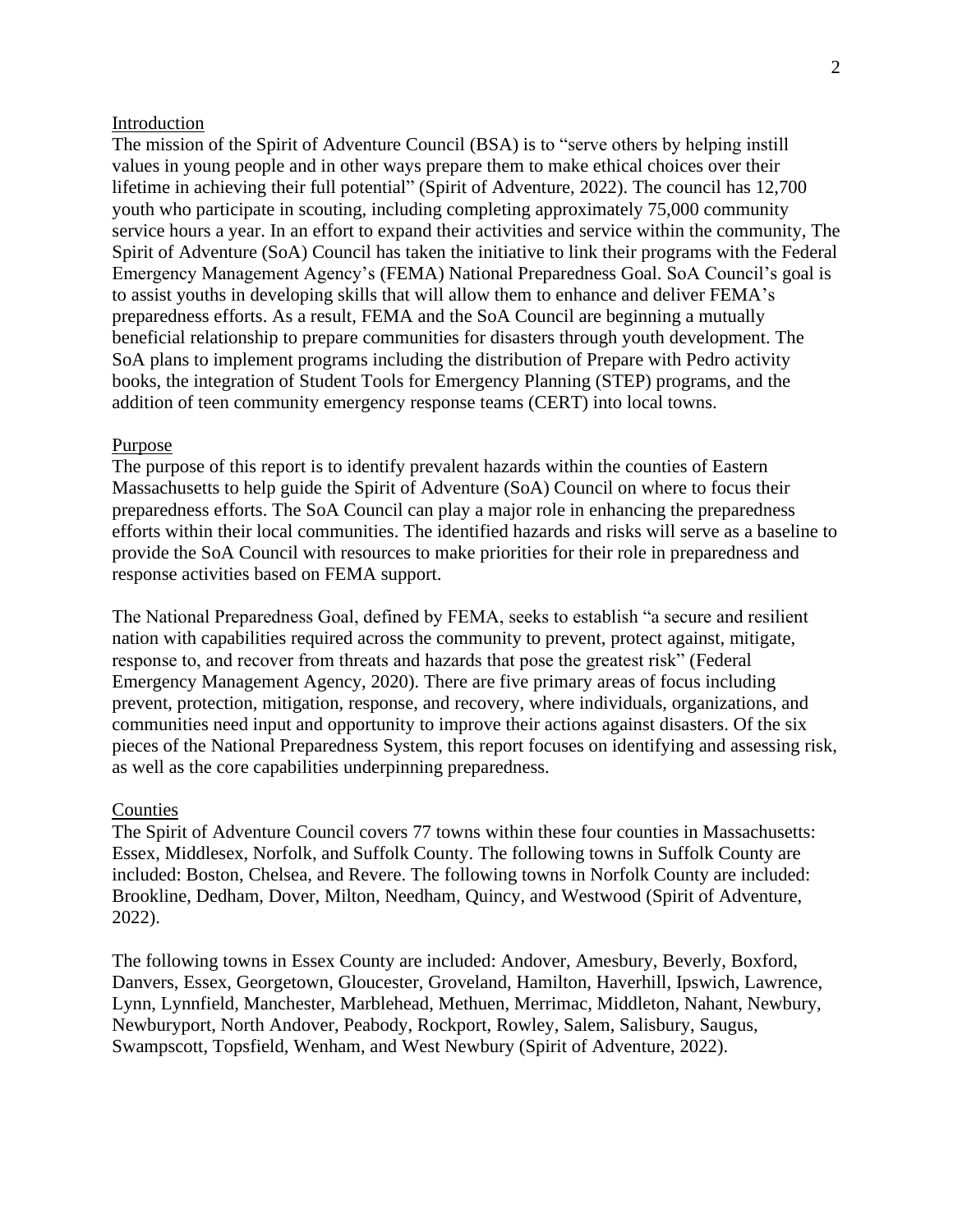The following towns in Middlesex County are included: Arlington, Bedford, Belmont, Billerica, Cambridge, Carlisle, Chelmsford, Concord, Dracut, Dunstable, Everett, Lexington, Lincoln, Lowell, Malden, Medford, Melrose, North Reading, Reading, Somerville, Stoneham, Tewksbury, Tyngsboro, Wakefield, Waltham, Watertown, Westford, Wilmington, Winchester, and Woburn (Spirit of Adventure, 2022).

# **Demographics**

The social and economic factors of a person or group can impact their level of vulnerability to a disaster. For example, Latinos may be more vulnerable due to their language abilities, as disaster warnings are often issued in English and may not be understand by Spanish speaking individuals. Economic factors, such as poverty, can play a role in the resources available during disaster preparedness, response, and recovery. Individuals who are living below the poverty level, may not have access to a car or alternative means to evacuate during a hurricane.

According to the 2020 Census Bureau Populations, Essex County has 809,829 residents. Of those residents, 68.9% identify as white alone and 4.1% identify as black alone. There are 0.5% of residents who identify as American Indian or Alaska Native alone, while 3.7% of the population in Essex County identifies as Asian. There are 13.4% of residents that identify with some other race alone and 9.3% identify with two or more races. Within Essex County, 79.1% of the population is eighteen or older and 20.9% are younger than eighteen. A majority of residents are white females, followed by 22.2% of the population which identify as Hispanic or Latino. There are approximately 31,000 veterans living within Essex County (U.S. Census Bureau, 2022).

Essex County is comprised of 327,185 housing units with a 5.5 vacancy rate. The vacancy rate is the number of homes which are not occupied within the county. Essex County has two emergency services offices, which are defined as a government agency that is the lead agency for an emergency situation. These agencies can exist at the local, state, or federal level and lead preparation, response, and recovery actions in Essex County. There is one emergency services office per 387,930 residents and per 246 square miles. Last measured in 2010, there were 1,508 people per square mile within Essex County. Between 2016 and 2020, 92.1% of households had a computer and 87.6% had a broadband internet subscription. The median household income between 2016 and 2020 was \$82,225 with 9.0% of people in poverty (U.S. Census Bureau, 2022).

Middlesex County, according to the 2020 Census Bureau Populations, has 1,632,002 residents. Of those residents, 68.2% identify as white alone and 5.2% identify as black alone. Only 0.2% identify as American Indian or Alaska Native, while 12.9% identify as Asian alone. 8.3% of the population in Middlesex County identifies as Hispanic or Latino, as a majority of the population is white females. There are approximately 54,000 veterans living within Middlesex County. According to the Census Bureau, between 2016 and 2020, 21.3% of the residents were foreign born. A majority of the population, 80.5%, are eighteen or older, with 19.5% younger than eighteen. However, based on county data, Middlesex County has the largest number of youths (U.S. Census Bureau, 2022).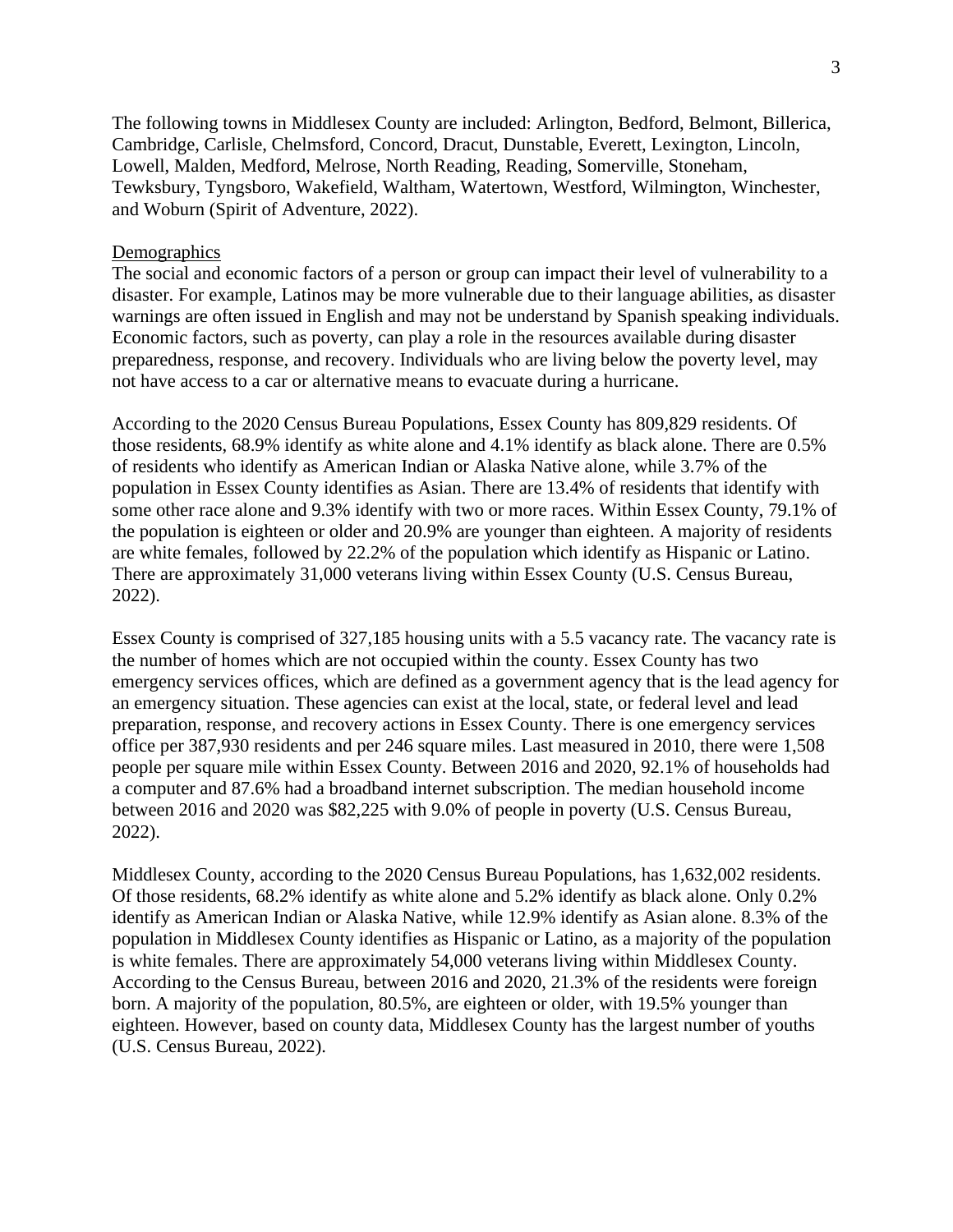Middlesex County is comprised of 658,283 housing units with a vacancy rate of 4.9. There are 11 emergency services offices within the county, with 1 office per 143,896 residents and every 74 square miles. Between 2016 and 2020, 94.2% of households had a computer and 91.3% had a broadband internet subscription. The median household income in 2020 was \$106,202, with 7.1% of people living in poverty. Last measured in 2010, there were 1,837 people per square mile in Middlesex County (U.S. Census Bureau, 2022).

Norfolk County, according to the 2020 Census Bureau Populations, has 725,981 residents. Of those residents 71.6% identify as white alone and 7.1% identify as black alone. Only 0.2% of the residents identify as American Indian or Alaska Native, while 12.2% identify as Asian. 6.4% of the population identifies with two or more races, with 2.6% identifying with some other race alone. Only 5.0% of the population identifies as Hispanic or Latino, with a majority of the population being white alone and non-Hispanic or Latino. There are approximately 27,563 veterans in the county and 18.5% of residents are foreign born. Norfolk has a population comprised of 79.5% eighteen years and older and 20.5% younger than eighteen (U.S. Census Bureau, 2022).

Norfolk County is comprised of 349,616 housing units with a vacancy rate of 4.5. There are five emergency service offices, with one per 138,877 people and one every 246 square miles. According to the Census Bureau, between 2016 and 2020, 94.6% of households had a computer and 91.5% had a broadband internet subscription. In addition, between 2016 and 2020, 5.8% of the population under 65 had a disability. The median household income was \$105,320, with 5.9% of the county living in poverty. Last recorded in 2010, there were 1,693 people living per square mile in Norfolk County (U.S. Census Bureau, 2022).

According to the 2020 Census Bureau Populations, Suffolk County has 797, 936 residents. Of those residents 47.1% identify as white alone and 18.2% identify as black alone. 10.2% of the population identifies as Asian, while 12.8% identify with some other race alone and 11.1% identify with two or more races. Approximately 23% of the population identifies as Hispanic or Latino. Suffolk County has the largest diversity index at 71.3% compared to the next highest, Middlesex County at 52.8%. Within Suffolk County, 84% of the residents are eighteen and older, while 16% are younger than eighteen. There are approximately 18,000 veterans living within the county and 29.7% of the population is foreign born. Between 2016 and 2020, 39.5% of the population spoke a language other than English in their household (U.S. Census Bureau, 2022).

Suffolk County is comprised of 349,616 housing units with a vacancy rate of 7.1. There are fifteen emergency service offices within Suffolk County, with one per 52,045 people and one office every 3 square miles. Since Boston, the capitol of Massachusetts, is located within Suffolk County, there are more emergency services and government buildings. 92.2% of households had a computer and 86.7% of households had a broadband internet subscription. The median household income was \$74,881 in 2020 and 16.5% of residents were living in poverty. Last measured in 2010, there were 12,415 people per square mile in Suffolk County (U.S. Census Bureau, 2022).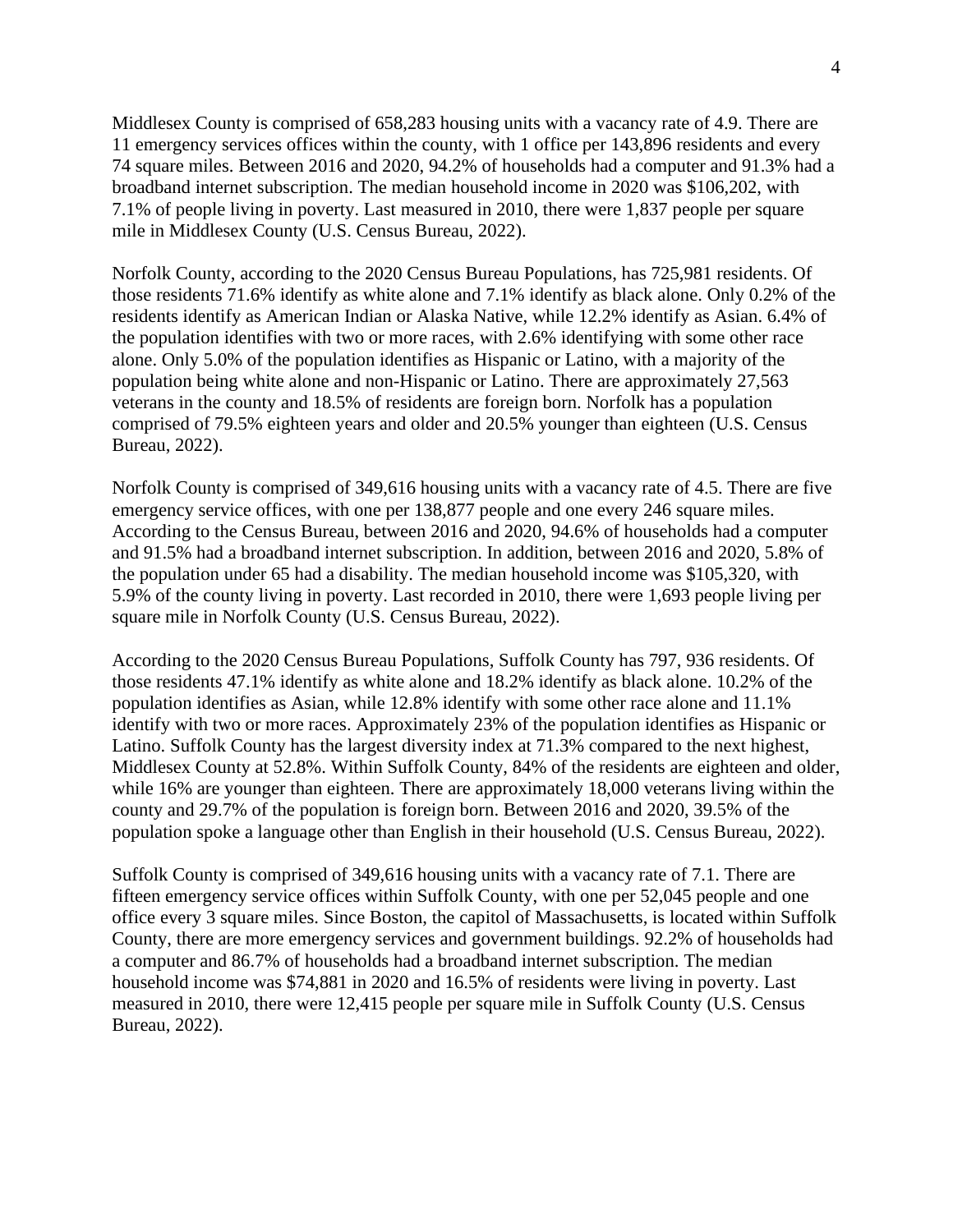# Introduction to Hazards, Disasters, and Risks Data

In order to identify preparedness priorities for the SoA Council, the Introduction to Hazards, Disasters, and Risks Fall 2021 class at the University of Akron, prepared a risk analysis for Middlesex County, Essex County, Suffolk County, and Norfolk County. The assumptions were made that an all-hazards approach would be taken, and the focus would be on preparedness actions. Over the course of a few weeks, the students researched hazards within their designated county and determined which hazards should be of focus and possible resources for schools. Based on these recommendations a further in-depth risk assessment was conducted for a final list of hazards of focus for SoA Council preparedness efforts.

In addition to working with the Introduction to Hazards, Disasters, and Risks Fall 2021 class, I worked with Dr. Pellegrino and the SoA Council to build their partnership with FEMA. I attended monthly Teams meetings to discuss the status of the project and provided data on the number of active community emergency response teams (CERT) within the relevant counties. I systematically worked through the list of towns included in the SoA region to determine whether they had an existing CERT. I spoke with police and fire departments, in addition to local emergency management agencies. The goal of gathering this data was to identify which CERTs could be connected with the teen CERT program in order to increase community preparedness.

# **RISK ASSESSMENT**

The following severity and frequency charts are used to determine the level of risk for each hazard within Massachusetts (Massachusetts Emergency Management Agency, 2010, pg. 118- 119).

| Trequency ealogorization |                                               |
|--------------------------|-----------------------------------------------|
| Very Low Frequency       | Occurring less than once in 100 years (less   |
|                          | than 1% each year)                            |
| Low Frequency            | Occurring once in 50 years to once in 100     |
|                          | years $(1\% - 2\% \text{ each year})$         |
| <b>Medium Frequency</b>  | Occurring once in 5 years to once in 50 years |
|                          | $(2\% - 20\% \text{ each year})$              |
| <b>High Frequency</b>    | Occurring more than once in 5 years (greater  |
|                          | than 20% each year)                           |

Frequency Categorization

|  | <b>Severity Categorization</b> |
|--|--------------------------------|
|  |                                |

| Minor          | Scattered property damage, essential services   |
|----------------|-------------------------------------------------|
|                | not interrupted, limited public infrastructure  |
|                | damage, limited fatalities or injuries          |
| <b>Serious</b> | Scattered major property damage, brief          |
|                | interruption of essential services, some        |
|                | injuries or fatalities                          |
| Extensive      | Widespread major property damage, up to         |
|                | several days for public infrastructure repairs, |
|                | interruption of essential services for hours to |
|                | days, many injuries and/or fatalities           |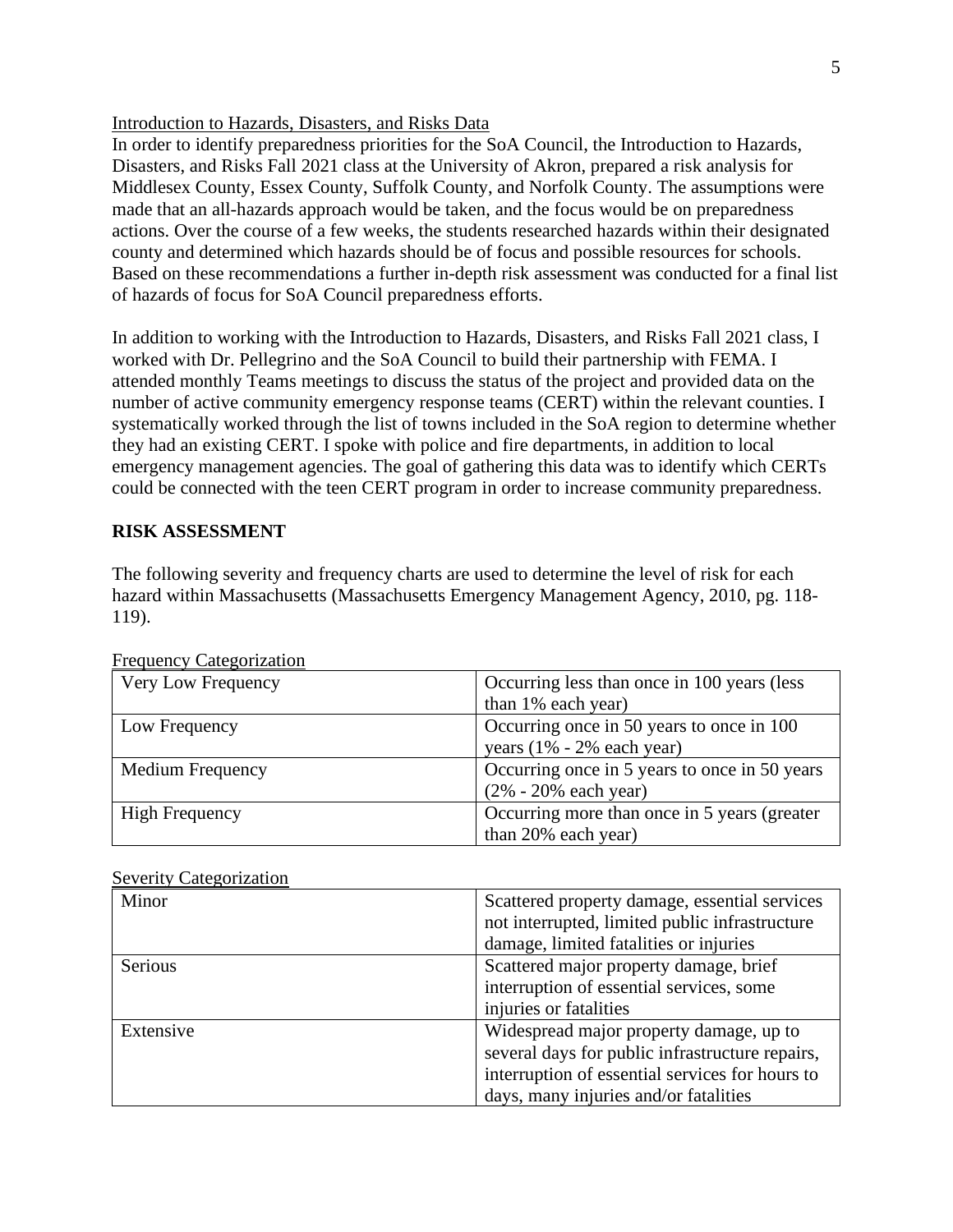| Catastrophic | Infrastructure and property destroyed,          |
|--------------|-------------------------------------------------|
|              | numerous injuries and fatalities, and essential |
|              | services are stopped                            |

# WINTER RELATED HAZARDS

Winter-related hazards includes heavy snowfalls, nor'easters, and blizzards. Heavy snowfall is defined as accumulating to four inches or more in twelve hours or less or accumulating to six inches or more in twenty-four hours or less. A blizzard can bring heavy snow and is defined by the National Weather Service as "blowing and/or falling snow with winds of at least 35 mph, reducing visibilities to a ¼ of a mile or less for at least three hours" (National Weather Service, n.d.).

A Nor'easter is a specific storm that moves up the east coast and often produces heavy snow, rain, or sleet. A nor'easter differs from a blizzard due to the direction from which the storm develops, specifically the winds. A nor'easter develops from a weak disturbance moving out of the Plains that interacts with large areas of moisture. The storm collects moisture from the Gulf and Atlantic and develops off the east coast. These storms move north up the east coast and obtain maximum intensity over New England. A nor'easter is most common between September and April but can occur any day of the year. These storms can be accompanied by winter storm, high wind, blizzard, and coastal flood watches and warnings (National Weather Service, n.d.).

# Previous Occurrences

In Essex County, there have been 118 reported events between 1/01/1972 and 12/31/2021. Of these reports, there have been zero injuries/fatalities and approximately \$7.4M in property damage. In the last six years, from 2015 to 2021, there have been 15 reported events of heavy snow, with a property damage estimate of \$40.5k. There have also been twelve additional events classified as a winter storm in Essex County. In Middlesex County, there have been 178 reported events between 1/01/1972 and 12/31/2021. Of these reports, there have been zero injuries/fatalities and approximately \$4.9M in property damage. Since 2015, there have been 41 reported events of heavy snow, with a property damage estimate of \$79.5k. There have been twelve additional winter storm classifications listed for Middlesex County (National Centers for Environmental Information, 2022).

In Norfolk County, there have been 214 reported events between 1/01/1972 and 12/31/2021. Of these reports, there have been two deaths and one injury, and approximately \$17.6M in property damage. Since 2015, there have been 36 reported events of heavy snowfall and a property damage estimate of \$211.8k. There have been eleven additional events classified as a winter storm in Norfolk County. In Suffolk County, there have been 50 reported events of heavy snowfall, with ten of those reports occurring within the last six years. As a result of heavy snowfall, there has been an estimated \$9.6M in property damage and one reported injury (National Centers for Environmental Information, 2022).

The 2003 Nor'easter impacted the Eastern United States during the first week of December. The storm dumped one to three feet of snow over a large area of Massachusetts. Boston's southwest suburbs received 28 to 35 inches of snow. Coastal seas reached as high as 30 feet off the eastern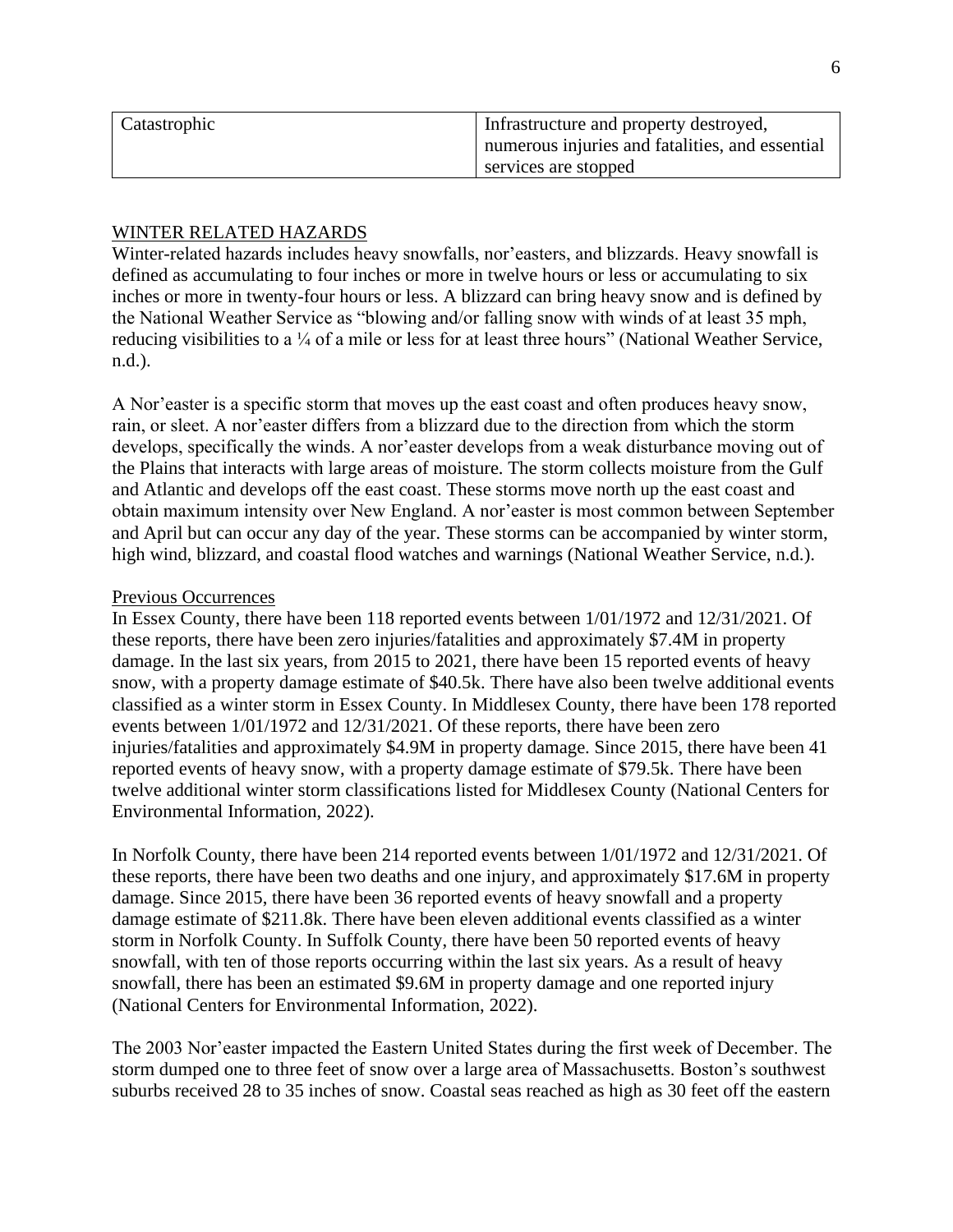side of Massachusetts. Peak wind gusts reached 58 mph at the height of the storm. The storm resulted in one death, when a railway worker was struck by a train while clearing snow from the tracks. In Tauton, the snowfall total reached 25.9 inches and Boston Logan received 16.9 inches. Beverly received some of the highest totals, with 32 inches, followed by 29 inches in Everett. Boston implemented an emergency parking ban and Boston Logan was forced to downgrade to one runway for the duration of the storm (National Centers for Environmental Information, 2022).

In January 2005, Boston experienced its fifth worst blizzard since 1892, receiving 22.5 inches in two days. Of that 22.5 inches, 13.4 fell in one day, breaking the previous daily snowfall record set in 1966. Record amounts of snow impacted areas of Massachusetts including 38 inches in Plymouth and Salem. Wind gusts reached as high as 65 mph and minor coastal flooding occurred during high tide. Whiteouts caused by the storm impacted road conditions and airport travel throughout the state. The storm impacted all four counties within the SoA Council coverage area (National Centers for Environmental Information, 2022).

Winter Storm Nemo in February 2013 brought blizzard conditions to the region. The storm developed off North Carolina, moving up the coast Friday evening to impact New England. Overnight, the region received two to three inches per hour, with some areas experiencing three to five inches per hour. Hurricane-force winds of 74 mph were sustained Friday night along the Massachusetts coast. The storm resulted in massive power outages due to downed wires and major coastal flooding occurred. The storm surge in Boston reached three to four feet, making many coastal roadways inaccessible (National Centers for Environmental Information, 2022).

A historic winter storm began on Monday, January 26, 2015 and lasted until the early morning of Tuesday, January 27, 2015. The storm was well forecasted, with blizzard watches and winter storm watches issued two days prior to snowfall. At the storm's peak, snowfall was two to three inches per hour. Blizzard conditions were reported in Boston and Beverly. Daily snowfall totals reached 22.1 inches in Boston and 31.9 inches in Worcester. Highest snow totals also included Methuen, with the town receiving 31.5 inches of snow. The Massachusetts coast had gusts up to 50-65 mph, some winds reaching hurricane force. Significant coastal flooding occurred, specifically south of Boston. As a result of the storm, 116 towns declared local states of emergency, activating their emergency operations centers (EOCs). Over 40 shelters were opened across the four counties and President Obama issued a federal disaster declaration for eastern parts of Massachusetts (National Centers for Environmental Information, 2022).

Two major storms impacted Massachusetts in 2018, with the first impacting the east coast in January. The blizzard made the largest impact on Massachusetts, bringing hurricane-force winds and one to two feet of snow. Winds on the coast reached up to 76 mph while mainland winds reached over 70 mph. Snowfall totals reached 17 inches in Boston. The coast of Boston saw storm tides of 15 feet, flooding areas of the financial district. The second major storm of 2018 occurred in early March, bringing one to two feet of snow across Massachusetts. Wind gusts reached between 70 and 80 mph, with blizzard conditions observed at Boston Logan Airport. Suffolk County received fifteen to twenty-four inches of snowfall (National Centers for Environmental Information, 2022).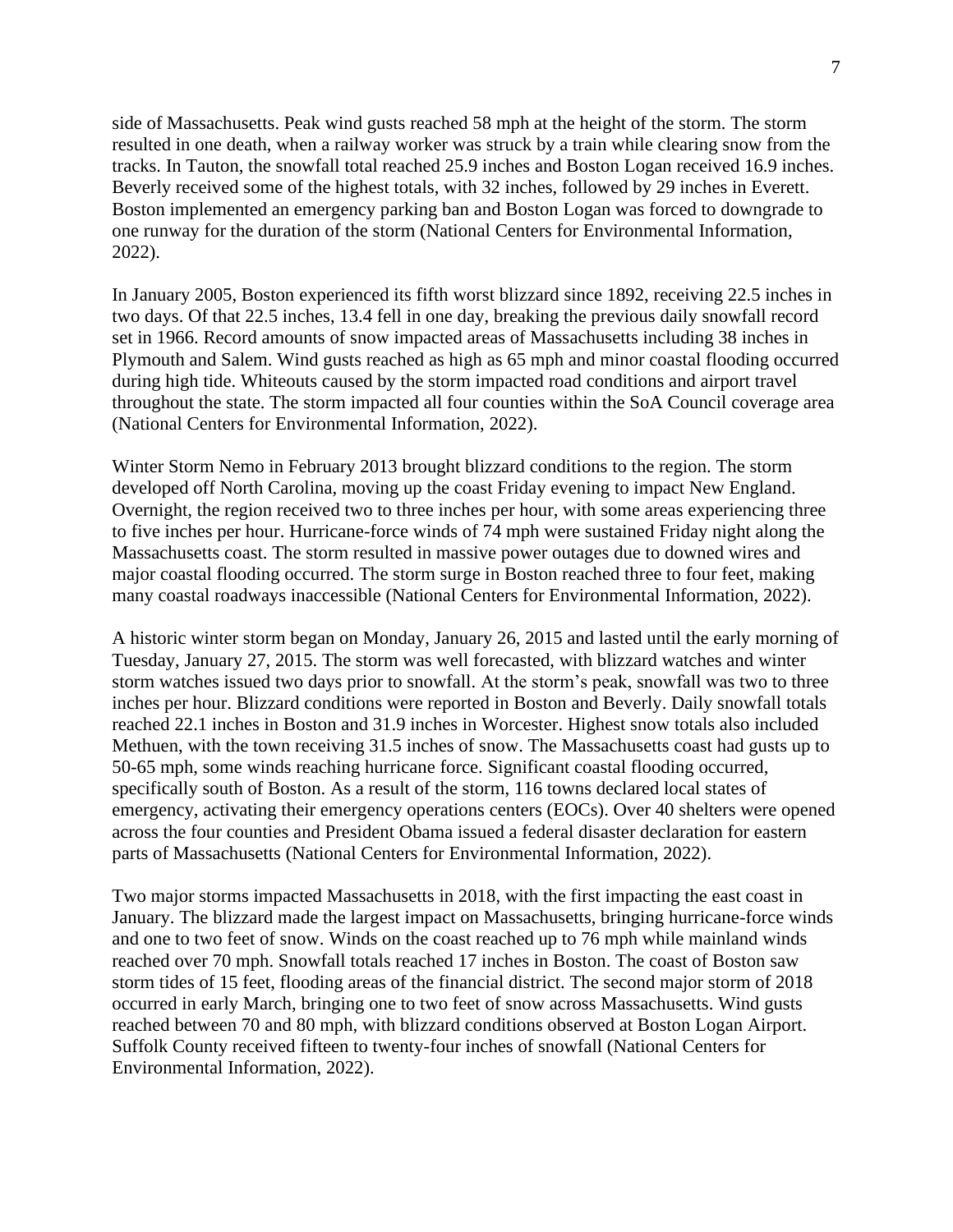## Level of Risk

The frequency of Nor'easters in Massachusetts is categorized as high, due to its location along the east coast. A high frequency categorization means an event occurs more than once in five years, more than 20% each year. However, these nor'easters tend to have a minor impact in terms of severity. Since nor'easters are so common within Massachusetts, the state has developed successful mitigation and preparedness actions to defend against winter storms. Heavy snowfall and blizzards are also categorized as high frequency with a minor severity rating. A minor severity categorization means there is limited property and infrastructure damage, limited fatalities and injuries, and essential services are not interrupted. The impact of winter storms is widespread and statewide. Although, preparedness is high for winter storms, there is a higher risk for vulnerable populations (Massachusetts Emergency Management Agency, 2010, pg. 118).

# HIGH WINDS

According to the National Weather Service, there are six threat levels associated with high wind. The scale ranges from "non-threatening" to "damaging high wind". "High wind" is the fifth level of the scale and is associated with a high threat to life and property. "High wind" is defined as sustained speeds of 40 to 57 mph and are consistent with a high wind warning. High winds can break off small branches and blow around loose objects. High winds can cause damage to porches, carports, and pool enclosures, as well as cause power outages. "Damaging high wind" is defined as sustained speeds greater than 58 mph or as gusts greater than 58 mph. "Damaging high winds" are associated with an extreme threat to life and property and consistent with a high wind warning. Damaging high winds can impact unanchored mobile homes, awnings, and carports, as well as tear shingles from roofs. Large branches can break off trees and widespread power outages may occur (National Weather Service, 2021a). High winds can occur on their own or accompany a storm, such as a hurricane, tornado, thunderstorm, or blizzard.

#### Previous Occurrences

From 1/01/2015 to 12/31/2021, there were 159 incidents of high wind reported in Norfolk County. The highest wind recorded reached 76 kts (87 mph) in 2021 and 2018. In Suffolk County, there were 35 incidents of high wind reported, with the highest being 61 kts (70 mph). Of 68 reported events of high wind in Essex County, the highest recorded was 69 kts (79 mph) in 2019, off the coast of Marblehead, on Children's Island. Middlesex County also recorded a high wind of 69 kts (79 mph), with an average of 50 kts (57 mph) over the span of 41 reported events. The highest winds recorded in these four counties were located on or near the eastern coast of Massachusetts (National Centers for Environmental Information, 2022).

Hurricane-force winds accompanied the October 2021 Nor'easter that swept across eastern Massachusetts. Wind gusts ranging from 60-90 mph and over were recorded, with half a million residents without power. Numerous trees were downed, resulting in blocked roads and property damage. Overall, 118k in property damage was reported as a result of high winds (National Centers for Environmental Information, 2022). Schools were closed for multiple days and residents of southeastern Massachusetts were warned to stay off the roads. Beverly reported wind gusts of 51 mph and Scituate reached 87 mph (Ellement, 2021).

On April 13, 2020, a storm brought winds reaching over 80 mph in some parts of Massachusetts. As a result of the high winds, numerous trees were downed and approximately 100,000 people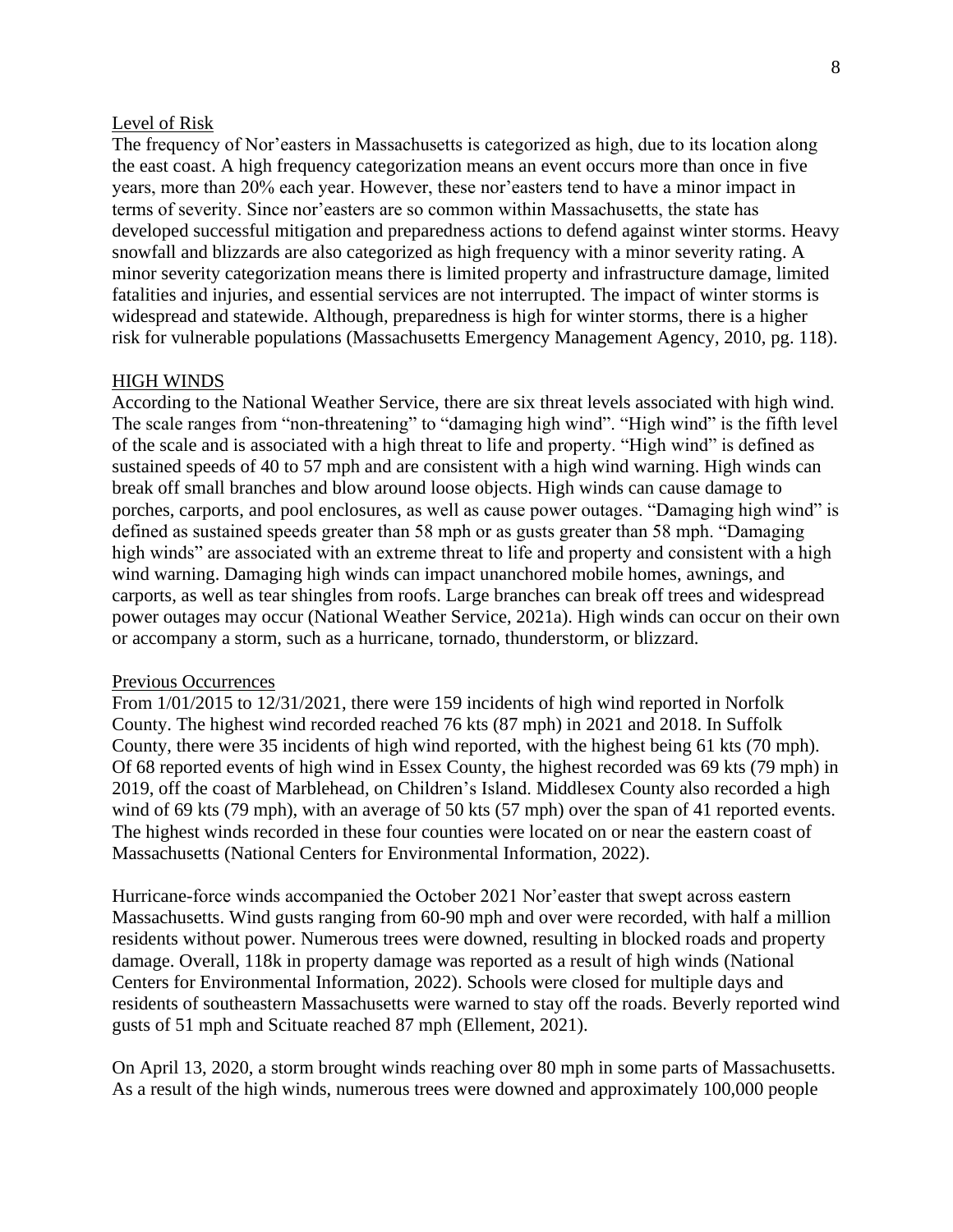were left without power. Over 50,000 people continued to remain without power the day following the storm. Milton, located in Norfolk County, recorded winds exceeding 80 mph and Plymouth had gusts reaching 72 mph. Boston Logan Airport saw wind speeds of 58 mph, resulting in multiple flights being canceled (Enos, 2020).

The highest winds ever recorded in the region accompanied The Great New England Hurricane of 1938. The storm continued to strengthen along the east coast until it made landfall in Southern New England. The Blue Hill Observatory in Milton, MA, recorded wind speeds of 121 mph, with peak gusts of 186 mph. To this day, the storm is considered one of the most destructive storms to impact Southern New England (Vallee et. al, n.d.).

# Level of Risk

Massachusetts is at a high level of frequency for high wind events. Specifically, Norfolk, Suffolk, and Essex County are at an increased risk due to their coastal locations. However, the severity of these wind events are minor compared to other hazards. Vulnerable populations include those living in motor homes, especially those unanchored to the ground. High winds put residents at risk for power outages and downed trees and power lines. Elderly residents are at risk when high winds occur during winter months. Power outages combined with low temperatures can put elderly residents at risk for hypothermia and other illnesses. High winds impact Massachusetts at a regional level and often occur statewide (Department of Conservation and Recreation et. al, 2010).

#### FLOOD HAZARDS

There are four main types of flooding which impact Massachusetts: inland flooding, coastal flooding, flash floods, and storm surges. Inland flooding occurs when water levels rise higher than riverbanks due to excessive rainfall. Increases in rainfall can be caused by thunderstorms, hurricanes, nor'easters, or extended periods of rainfall and snowmelt. Incidents of inland flooding are becoming increasingly more common due to increases in rainfall resulting from climate change. Inland flooding can cause damage to riverbanks, parks and recreational land, drinking water, wastewater treatment systems, and infrastructure (Bureau of Environmental Health, n.d.)

Flash flooding is caused by an excessive amount of rainfall in a short amount of time. Dam failures and mudslides can also be a cause of flash floods. Flash floods can occur within minutes or hours of excessive rainfall, depending on multiple factors. Intensity of the rainfall, location, land use, vegetation, soil type, and soil water-content can all have an impact on how severe a flash flood is when it occurs. The dangers of flash flooding are due to how quickly they can occur and oftentimes residents are caught off-guard. Unlike coastal and inland flooding, flash flooding can occur anywhere within the state (National Severe Storm Labs, n.d.).

Coastal flooding can cause damage in Suffolk, Norfolk, and Essex County within Massachusetts. Coastal flooding occurs when high tides, heavy rainfall, and/or onshore winds create an inundation of the land along the coast. Combined with the rising sea levels due to climate change, Boston and the surrounding metro area are at high risk for coastal flooding.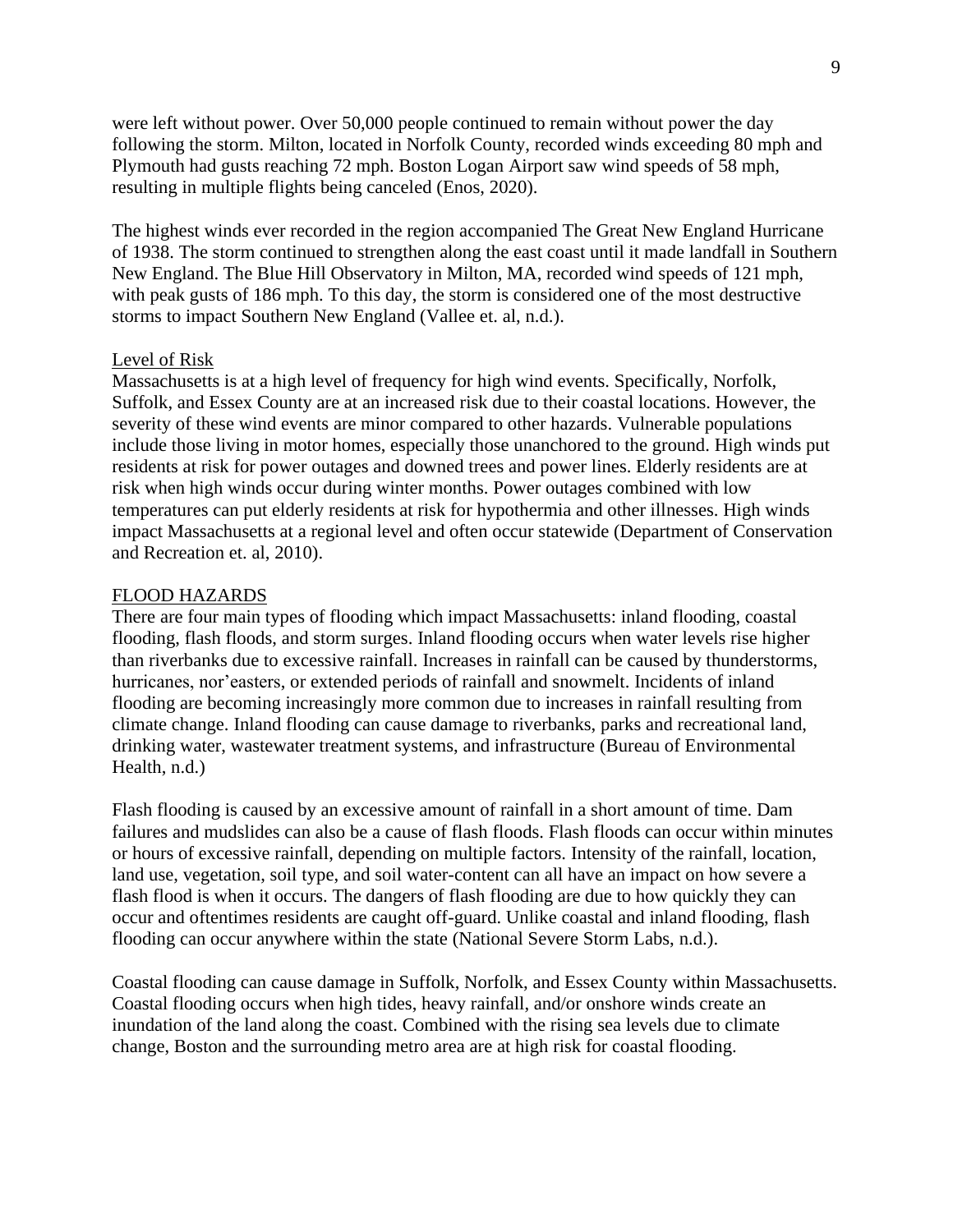Storm surges impact the eastern coast of Massachusetts, especially Norfolk, Suffolk, and Essex Counties. Defined as an abnormal rise in the water level, storm surges are caused by severe storms. The water level rises above the regular tide level and is impacted by wind, waves, and a low atmospheric pressure. As a result of storm surges, severe flooding can occur along the coast, especially when combined with a normal high tide. Storm surges often accompany hurricanes and can cause major property damage and loss of life. Since sea levels continue to rise, storm surges will increase in frequency and cause more damage along the coast. Surges have the ability to impact roadways, subways, railroads, commercial buildings, and residential properties. Erosion and ecosystem damage can also occur as a result of storm surges (Massachusetts Climate Change Clearinghouse, 2022).

# Previous Occurrences

Hurricane Sandy was the deadliest hurricane to impact the U.S. during the 2012 hurricane season. Moderate coastal flooding occurred along the Massachusetts coastline. The storm surge averaged around 2.5 to 4.5 feet with its peak between high tide cycles. The storm surge reached between 20 and 25 feet as the hurricane continued to barrel the coast. Massachusetts often suffers damages from the remnants of hurricanes, such as Hurricane Ida and Tropical Storm Fred. Heavy rains led to flash flooding in the wake of Tropical Storm Fred, with multiple vehicles in need of rescuing from highways and local roads. Rainfall levels reached an inch per hour until the drainage systems became inundated (StormTeam5, 2021). Hurricane Ida brought five inches of rain to some areas resulting in major flash flooding. Storrow Drive in Boston became flooded and impossible to pass through, with SUVs getting stuck in the flood waters. A wastewater treatment plant in New Bedford recorded 9.5 inches of rain and 6,100 customers were without power (MacNeill, 2021).

The January  $4<sup>th</sup>$ , 2018 blizzard also brought severe flooding to Boston. Emergency response teams on Atlantic Avenue in Boston raced to rescue motorists with boats. Flooding in Saugus also required boat rescues. Eastern Massachusetts saw some of the worst flooding it had seen in recent history. Combined with freezing temperatures, individuals were at major risk if stuck in flood waters (National Center for Environmental Information, 2022).

June 28, 2020, massive flash flooding occurred in Massachusetts, specifically around Norwood. The severe storm was accompanied by heavy rains, lightening, damaging wind and hail, and flash flooding. A flash flood emergency occurred in Norwood, with Norwood Hospital reporting four feet of water in the basement. As a result of the water damage, Norwood Hospital had to evacuate 80 to 90 people and has been closed since the event occurred. Thousands of people lost power due to downed trees and power lines. In Lynn of Essex County, 1,100 customers were without power. Flooding of major roads occurred, with some reaching one to three feet of water. Hail ranging from quarter to golf ball size was reported throughout Massachusetts.

#### Level of Risk

The Charles River flows 80 miles, from Hopkinton to Boston Harbor. The river drains rain and snowmelt from a watershed area of 310 square miles that is home to approximately one million residents. The river is a major source of recreation and marks one of the most prominent urban rivers in New England. The Charles River and its watershed include 35 municipalities including Lincoln, Lexington, Waltham, Arlington, Watertown, Cambridge, Somerville, Dover, Needham,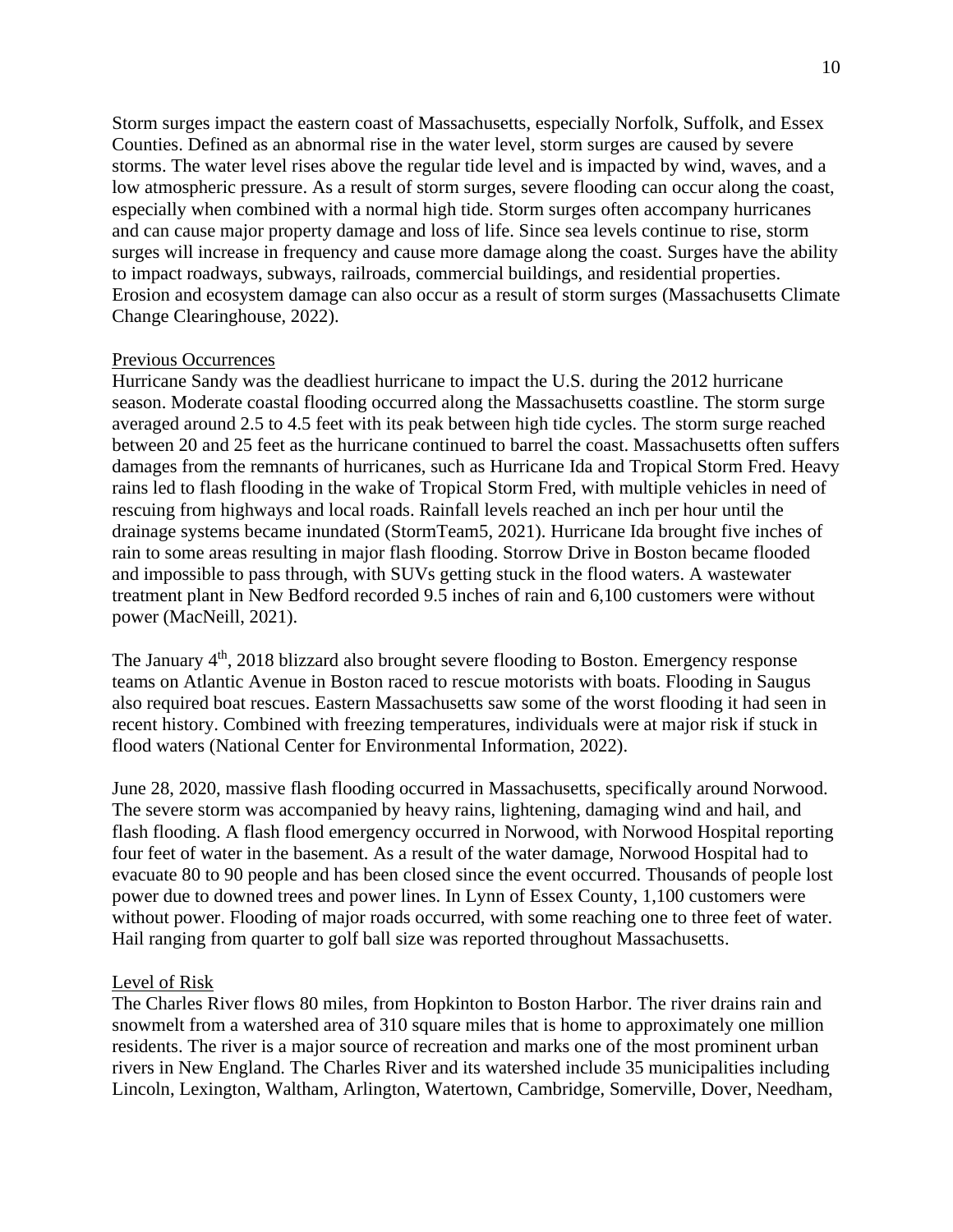Westwood, Dedham, Boston, and Brookline. The river is home to 25 dams and 298 river crossings. An increase in rainfall due to climate change has heightened the chance of flooding. Homes located within the watershed and facilities close to river crossings are at a high risk of damages due to flooding (Charles River Watershed Association, 2021).

As of the 2013 Hazard Mitigation Plan, Essex County had 32 dams labeled high hazard. High hazard refers to dams located where a failure would result in serious damage to homes, industrial facilities, public utilities, main highways, and loss of life. Middlesex County has 44 dams labeled high hazard. Norfolk County has 17 dams labeled high hazard, while Suffolk County only has one high hazard dam. Essex County has 56 dams labeled a significant hazard, with Middlesex County having a total of 84 significant hazard dams. Significant hazard refers to dams located where a failure would cause loss of life, damage to commercial facilities, homes, secondary highways and an interruption in public utilities. Norfolk County has 57 significant hazard dams, while Suffolk County only has 3 significant hazard dams. There have been two incidents of potential dam failure, which would have led to serious flooding and severe damage. Whittenton Pond Dam and Forge Pond Dam occurred in 2005 and 2010 respectively, with no damage occurring but emergency actions were taken to prevent possible damage. Dam failures are often infrequent but can coincide with a disaster, making preparedness an important aspect. Dam failures can also cause secondary hazards such as landslides (Commonwealth of Massachusetts, 2013).

Massachusetts currently has 84,000 people at risk of coastal flooding. By 2050, that number is expected to grow to 133,000 people at risk of coastal flooding. Those at risk are living in 100 year coastal floodplains. Massachusetts has a high frequency of flooding which can result in serious damage to property and loss of life. Flooding impacts Massachusetts regionally and occurs statewide (Department of Conservation and Recreation et. al, 2010). Although Massachusetts has a high level of preparedness for coastal flooding, due to the sea level rise and the density of coastal populations, the state is at a high risk for flooding. A major flooding event could result in catastrophic damage to these four counties within the SoA Council region.

# EXTREME TEMPERATURES

Extreme heat is defined as "a period of high heat and humidity with temperatures above 90 degrees for at least two to three days" (U.S. Department of Homeland Security, 2021). When there is extreme heat, the human body works overtime to maintain a normal body temperature. Among weather-related hazards, extreme heat is the cause of the highest annual number of deaths. Those most at risk for extreme heat include older adults and children. Extreme heat can cause heat cramps, heat exhaustion, and heat stroke.

Extreme cold is defined as a prolonged period of freezing temperatures. Especially along the coast of Massachusetts, extreme cold can be impacted by wind. The National Weather Service will issue a Wind Chill Advisory when the temperature falls between -15 degrees and -24 degrees Fahrenheit for a minimum of three hours. A Wind Chill Warning will be issued when the temperature reaches below -25 degrees Fahrenheit for a minimum of three hours. Temperatures of extreme cold can be especially dangerous to older adults, young children, and those who are sick or without shelter. Extreme cold can cause frostbite and hypothermia in under an hour.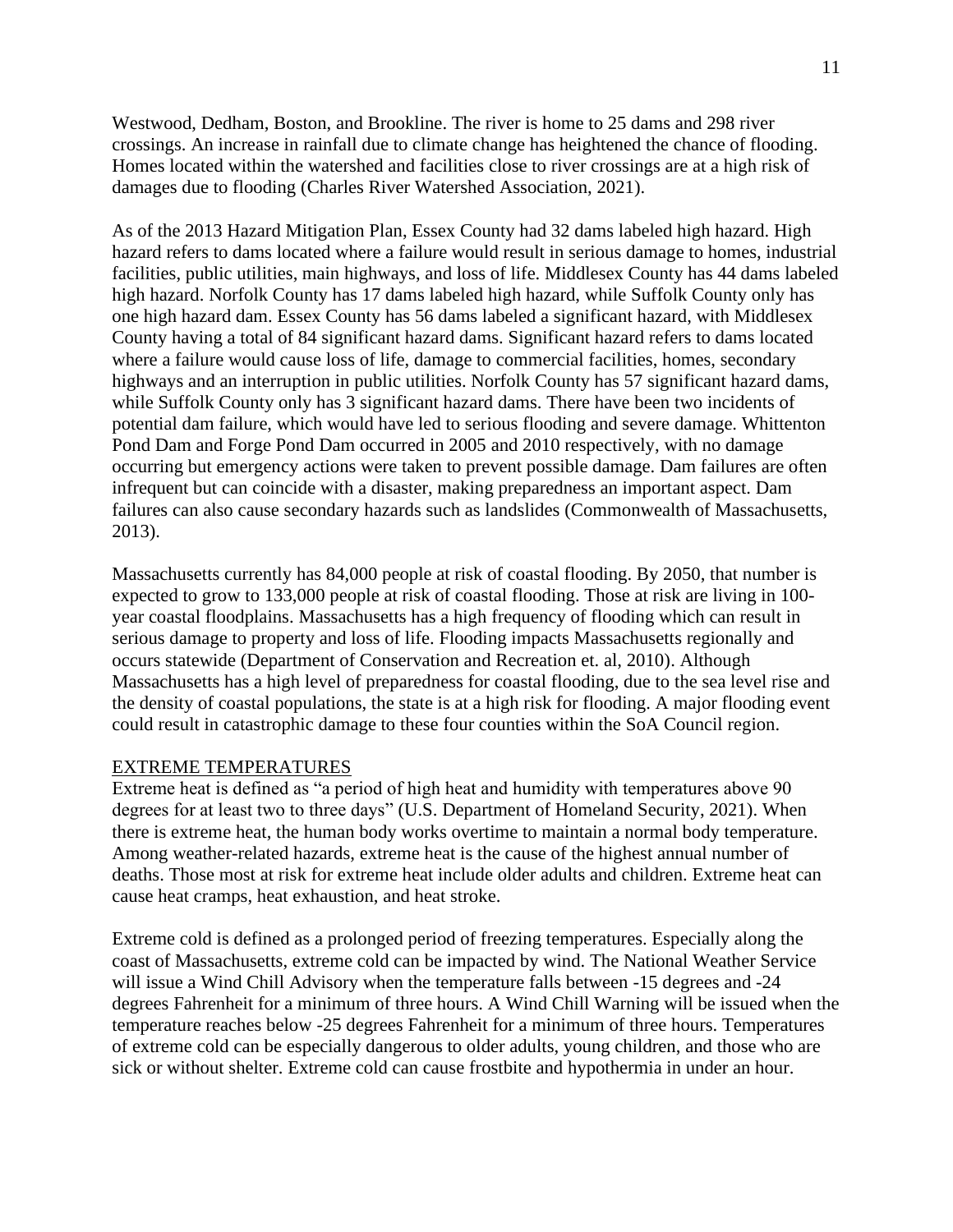#### Previous Occurrences

On July 3<sup>rd</sup>, 2018, Suffolk County Heat Index reached between 105- and 109-degrees Fahrenheit. Temperatures were similar in both Essex and Norfolk County as well. Boston Logan recorded temperatures of 105 degrees Fahrenheit, making it dangerous for populations at high risk of heat stroke. On August 28, 2018, Norfolk County reached the low 100s, marking another period of extreme heat.

Middlesex County has had three recorded events of extreme cold in 2015 and 2016. Temperatures reached a low between 25 and 35 degrees below zero. Norfolk, Suffolk, and Essex County all had the same events of extreme cold throughout 2015 and 2016. January 11, 2020, temperatures reached sub-zero, -30 degrees Fahrenheit in some towns, resulting in closed schools and COVID-19 testing sites. On Saturday, January 15, 2022, the Mayor of Boston declared a cold emergency due to the extreme temperatures. Warming centers rushed to open to house the homeless population and other residents without adequate shelter.

#### Level of Risk

Extreme temperatures are categorized as medium frequency for these four counties of Massachusetts. However, due to the climate, the severity of impacts is only categorized as minor. Should the worst-case scenario occur, the severity would increase to serious. Residents of Massachusetts are more aware of the risks faced with extreme temperatures compared to other hazards. The most vulnerable populations include older adults and young children, in addition to those who may have underlying illnesses. Extreme temperatures are widespread and occur statewide (Department of Conservation and Recreation et. al, 2010).

## HURRICANE/TROPICAL STORM HAZARDS

When a tropical cycle has maximum sustained winds of less than 39 mph it is called a tropical depression. A storm with maximum sustained winds 39 mph or higher is called a tropical storm. When the maximum sustained winds reach 74 mph or higher, it is called a hurricane. Hurricanes are rated on the Saffir-Simpson Hurricane Wind Scale and range from a Category 1 to a Category 5. This scale rates storms by sustained wind speed and does not consider additional hazards such as storm surge, rainfall, and tornadoes. A category 1 hurricane consists of very dangerous winds that will produce damage to shingles, gutters, siding, tree branches, and power lines. Once a hurricane reaches 111 mph, it is considered a major hurricane and will produce devastating damage. A category 5 hurricane consists of sustained winds of 157 mph or higher and will cause catastrophic damage. Homes will be destroyed, with roofs and walls collapsing, and fallen trees and power lines will result in widespread power outages that will leave residents without power for weeks to months. Some areas affected by a category 5 hurricane will be uninhabitable for weeks following landfall. Hurricane season begins on June 1 and ends November 30; however, hurricanes can occur outside of this time frame (National Hurricane Center, n.d). Tropical storm or hurricane storm surge can cause devastating damage along the coast, depending on the severity. Storm surge damage can occur to roads, bridges, buildings, and beaches. If the storm becomes severe enough, the storm surge impacts can reach miles inland, impacting homes and buildings.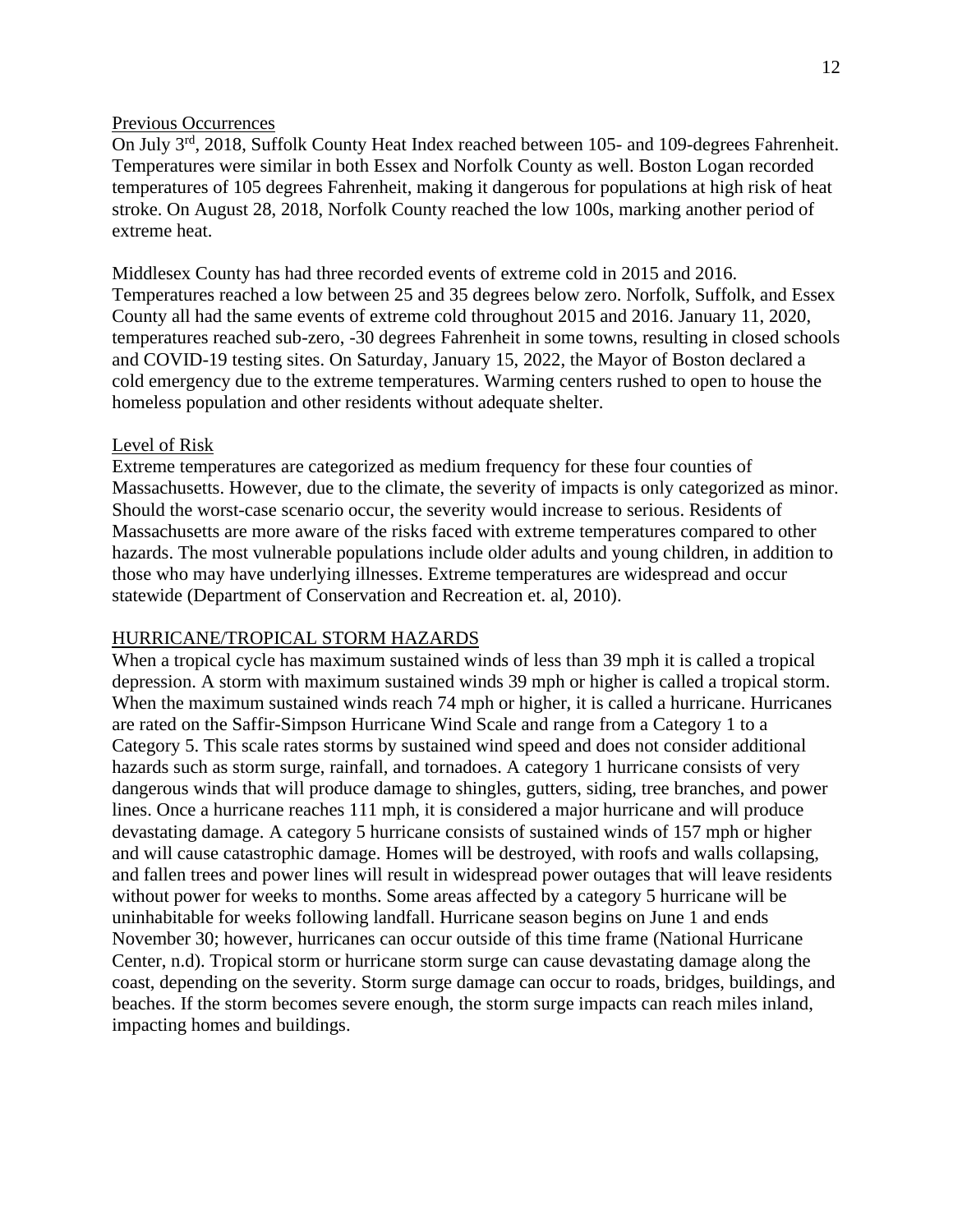#### Previous Occurrences

Hurricane Irene made impact in Massachusetts as a tropical storm on August 28, 2011. Widespread flooding was reported, as the storm coincided with high tides on the eastern coast. The average storm surge ranged from two to four feet along the coast. The highest wind speed at Boston Logan Airport was recorded as 44 mph. Rainfall amounts ranged from zero to ten inches, with higher amounts contributing to inland flooding. High winds resulted in \$34.7M in property damage, while storm surges and flooding caused \$24.1M in property damage. Downed trees and power lines resulted in outages across Massachusetts (National Center for Environmental Information, 2022).

Hurricane Sandy impacted Massachusetts in October 2012, marking the strongest and deadliest hurricane of the 2012 Atlantic hurricane season. However, the storm made landfall in Massachusetts as a tropical storm. As a result of the storm, approximately 380,000 residents were without power and sustained winds of 35 mph continued to damage trees and power lines throughout the storm. Gusts of more than 60 mph were reported in Brookline, Milton, and Lawrence. Utility companies were unable to repair the damages due to the sustained high winds. Boston Logan Airport canceled over 900 flights and the MBTA closed following reports of downed trees and power lines. Over 1,300 National Guard soldiers were deployed to deal with the impacts of a high tide combined with the storm surge. Severe flooding, worse than that of Hurricane Bob in 1991, was expected. Governor Deval Patrick declared a state of emergency due to the impacts of the storm. Those without adequate shelter were forced to take refuge in emergency shelters as the wind became too much to bear (Schworm et. al, 2012).

Hurricane Isaias impacted Massachusetts as a tropical storm, leaving 215,000 people without power on August 4, 2020. The next morning, August 5, 150,000 residents of Massachusetts remained without power. Maximum wind gusts of 53 mph impacted Boston, bringing down trees and power lines. As a result of high winds, the MBTA service was suspended and widespread damage occurred to vehicles, homes, and streets. Beaches and water-front areas were closed in preparation of the storm, as a high tide combined with a storm surge was expected Tuesday night (Hamm et. al, 2020). One fatality was reported in Chelmsford as a result of the storm.

# Level of Risk

Historically, a majority of hurricanes on route to impact Massachusetts are downgraded to a tropical storm before making impact. Therefore, hurricanes and tropical storms are categorized as medium frequency in Massachusetts. The impacts of these storms are categorized as serious; however, damage could be catastrophic if a major category impacted Massachusetts. Due to the coastal landscape, towns located on the eastern coast would be at high risk for a major hurricane. Storm surges and high tides, combined with high sustained winds, could wreak havoc on the coastal environment. Since there is often a warning period before a hurricane makes landfall, residents have a better chance of successfully preparing to mitigate the damage. Hurricane and tropical storm impacts are widespread and occur statewide (Department of Conservation and Recreation et. al, 2010).

#### TORNADOES

According to the NOAA, a tornado is "a narrow, violently rotating column of air that extends from a thunderstorm to the ground" (National Weather Service (NWS), 2021). Since wind is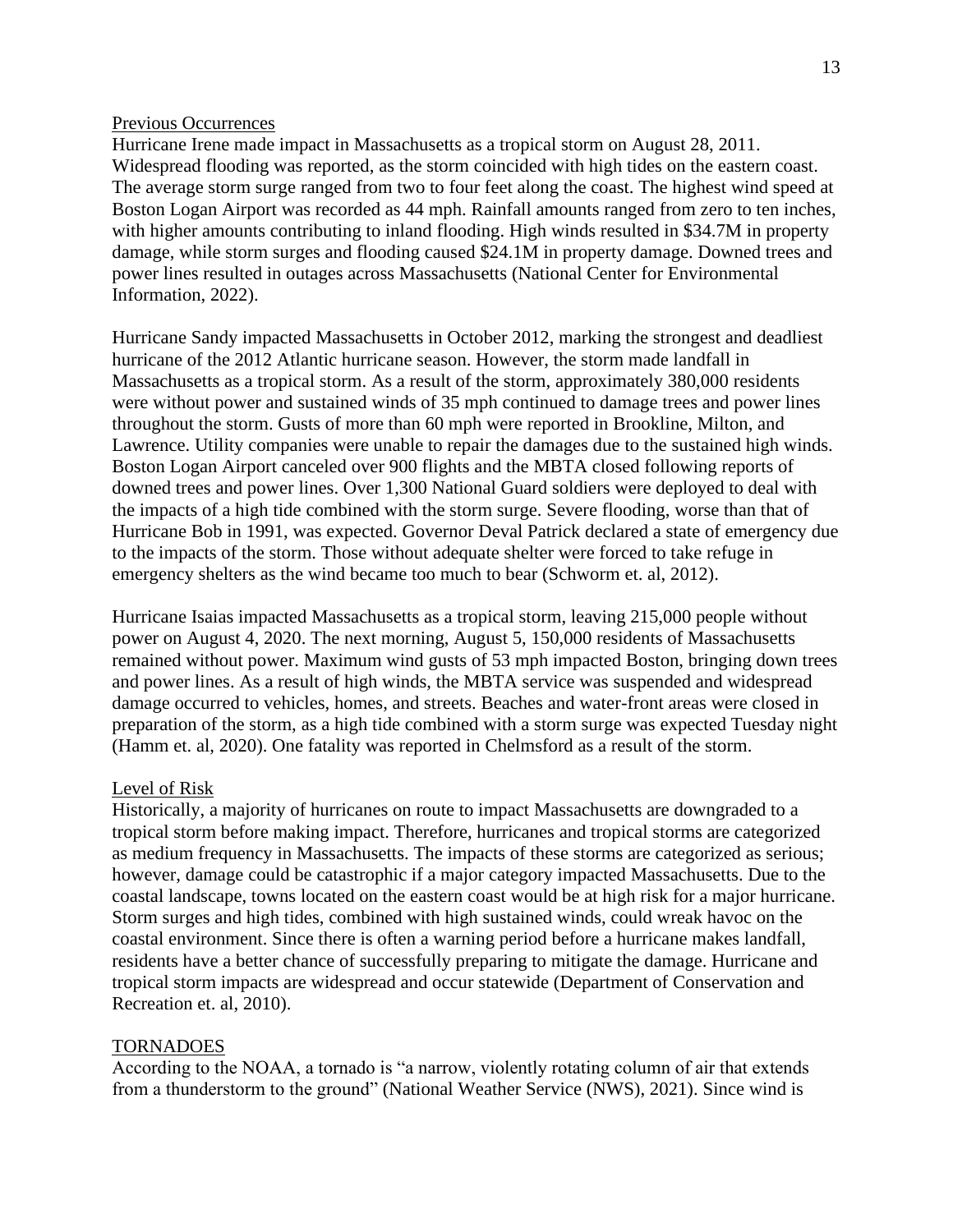invisible, it may be difficult to notice a tornado, making them a dangerous atmospheric hazard. Favorable conditions for a tornado to occur include instability, warm moist air near the ground, cooler dry air aloft, and a change in weed speed and/or direction with height (NWS, 2021). Tornadoes can spawn from supercells, a severe, long-lived thunderstorm with an air mass extending through the storm and downward towards the ground. The most common months for tornadoes are June, July, and August, but can occur any day of the year. Tornados are currently measured by the "Enhanced Fujita Scale (EF)", implemented in 2007 to replace the "Fujita Scale (F)" (NWS, 2021). The EF scale goes from EF0 to EF5, with EF5 being the most severe. For example, an EF5 tornado has winds over 200 mph and can carry strong homes off their foundations and for considerable distances (NWS, 2021).

# Previous Occurrences

Between 1/01/1972 and 12/31/2021, in the SoA Council area of consideration, there has been a total of 19 tornadoes recorded to have made an impact. In Essex County, there have been two recorded events resulting in zero deaths and fatalities and approximately \$253k in property damage. In Middlesex County, there have been seven recorded events including an F2 and F3 on the Fujita Scale. On 7/21/1972, a tornado touched down between Chelmsford and Tyngsboro, resulting in four injuries and \$2.5M in property damage. In 1974, an F3 touched down between Billerica and Andover, resulting in 1 injury and \$250K in property damage. As a result of an August 2016 tornado in Concord, 39 homes were damaged due to downed trees and power lines. Tornadoes spawned as secondary hazards from Tropical Storm Henri, causing minimal damage to cars in Stow and Marlborough (National Center for Environmental Information, 2022).

In Norfolk County, nine events have been recorded, including an F1 which caused six injuries and one fatality. The tornado traveled from Needham to Watertown on 8/9/1972 causing \$25K in property damage. On 8/21/2004, an F1 impacted outside of the SoA Council zone but developed from a strong thunderstorm and resulted in \$1.5M in property damage. There were six additional tornadoes recorded with a rating of EF0 in 1990, 2013, 2015, and 2020, with minimal damage reported (National Center for Environmental Information, 2022).

In Suffolk County, there has been only one recorded incident on 7/28/2014. The tornado touched down in the Boston metro area, resulting in 2 direct injuries and 4 indirect injuries. A majority of the injuries, including a child and elderly woman, were caused by flying debris. The storm continued into Revere and Chelsea where it created \$4M in property damages (National Center for Environmental Information, 2022).

#### Level of Risk

On average, there are one to three tornadoes within southern New England each year. The frequency of tornadoes within Massachusetts is categorized as medium, meaning an event occurs from once in five years to once in 50 years (2% to 20% per year) (Massachusetts Emergency Management Agency, 2010, pg. 118). The severity of tornadoes in Massachusetts is categorized as serious, meaning there can be major property damage, minor infrastructure damage, some injuries/fatalities, and there is little impact to essential services (Massachusetts Emergency Management Agency, 2010, pg. 118).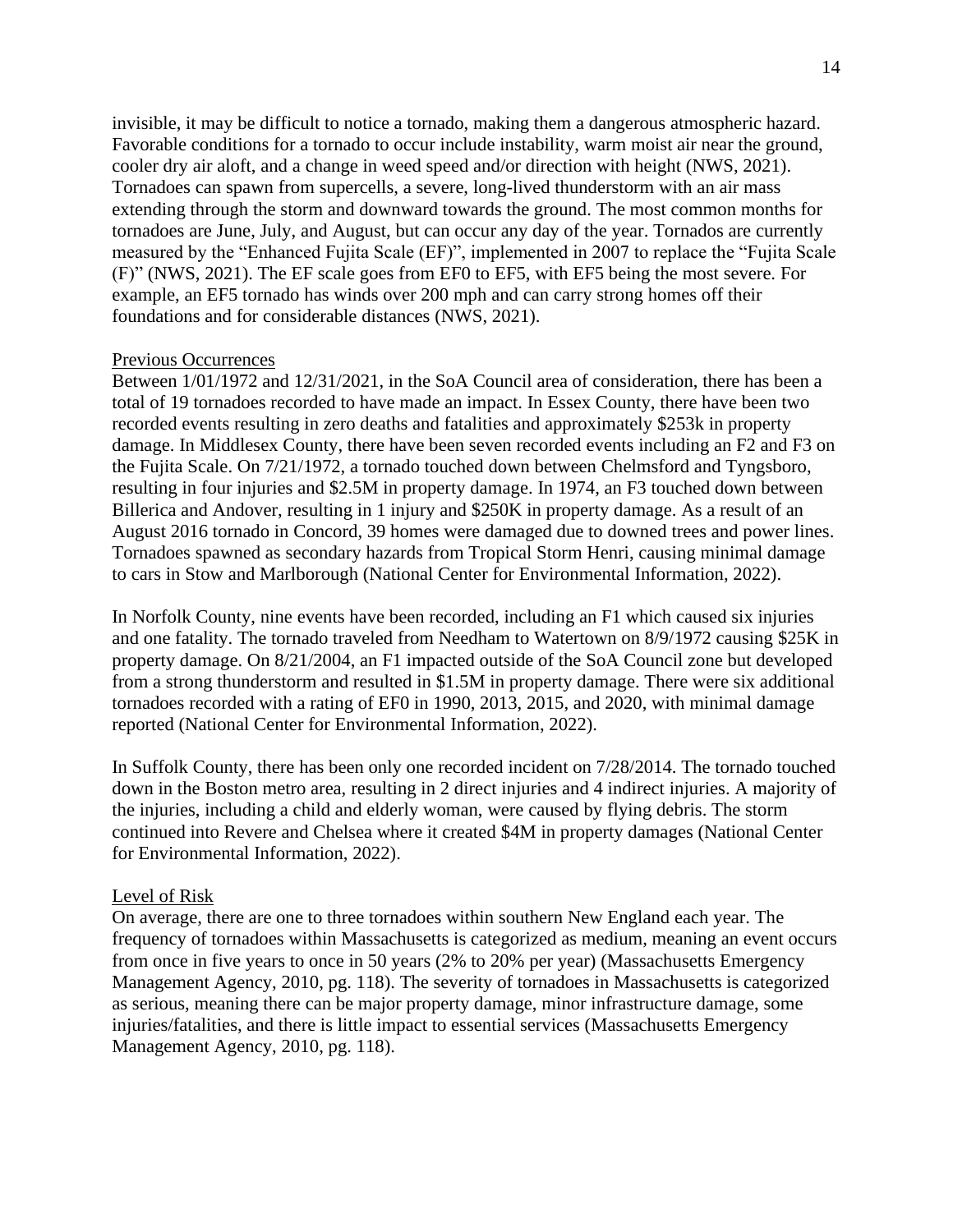## **EARTHOUAKES**

An earthquake occurs when two tectonic plates slide past each other at a fault line. The location directly above where the slip occurred is called the epicenter and is where the strongest effects are felt. An earthquake can have both foreshocks, which occur prior to the main earthquake, and aftershocks, which occur after the main earthquake. Earthquakes are measured by seismographs and range on a scale from 1 to 10. A rating of 2.5 or less is usually not felt and occurs millions of times each year. Minor damages can be caused once the rating reaches between 2.5 and 5.4. A rating of 5.5 to 6.0 can cause slight damage to structures and occur approximately 300 times a year. A rating of 6.1 to 6.9 can cause major damage, especially in populated areas. Once the rating reaches 7.1 to 7.9, serious damage occurs and is categorized as a major earthquake. An 8.0 rating or above occurs once every year and can totally destroy communities, specifically those located near the epicenter of the earthquake (Michigan Technological University, n.d.). Oftentimes buildings and bridges collapse, landslides and avalanches are triggered, and gas, electricity, and telephone services are interrupted.

#### Previous Occurrences

Historically, between 1668 and 2016, there have been 408 recorded earthquakes, with damaging earthquakes occurring in 1727 and 1755. Damage reported includes downed chimneys and church steeples, and downed stone fences. The most recent earthquakes recorded have a rating of 2.5 or less, meaning they were not felt and did not cause any damage (Northeast States Emergency Consortium, 2022).

#### Level of Risk

Massachusetts is categorized as a very low frequency for earthquakes, as events occur less than 1% per year. The severity of an earthquake would be categorized as serious, due to the population density within Massachusetts. However, were a major earthquake to occur, the damage could be catastrophic, especially in Boston and surrounding towns. Since there is no warning time for earthquakes, there are little to no preparedness actions that can be taken by individuals.

#### TSUNAMIS

Tsunamis are often the result of an earthquake below or near the ocean floor. The force of the earthquake causes the displacement of the ocean, creating a large wave. The wave moves through the entire ocean from floor to surface, unlike a wind wave often seen at the beach. Tsunamis can also be caused by volcanic activity, landslides, and other weather activities. The speed depends on the depth of the ocean; however, tsunamis can travel up to 500 mph in water. As a tsunami approaches land, the speed slows to 20 to 30 mph and the height increases. Warnings are issued through radio, television, and sirens if they are present in the area. If a tsunami is approaching, it is important to act fast and evacuate to higher ground. A tsunami wave can range from 10 to 100 ft in severe cases and flood the coast with water. Just six inches of fastmoving water can knock an adult of its feet and twelve inches can carry a small car. Tsunamis pick up debris as water moves inland, making the water more dangerous for victims and property. Tsunamis can have multiple waves, so it important to stay away from the waterfront following the first wave. Experts cannot predict when a tsunami will strike but deep-water observation systems can track a tsunami once it originates to give warning to impact zones (National Oceanic and Atmospheric Administration, 2018).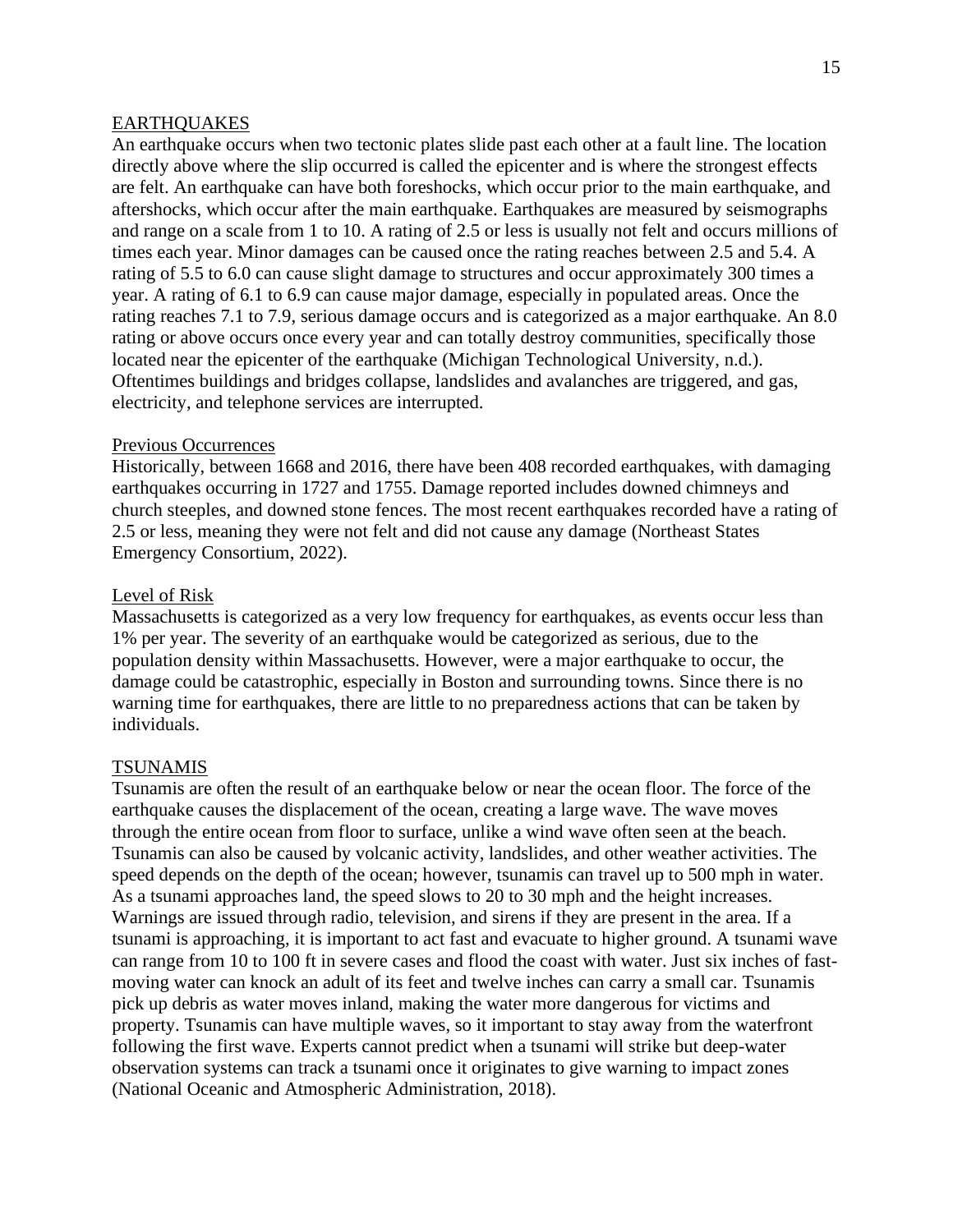# Previous Occurrences

There have been no recent previous occurrences of major tsunamis on the east coast. There are no major subduction zones in the Atlantic Ocean, resulting in a very low frequency of tsunamis compared to the Pacific Ocean.

# Level of Risk

Although frequency is very low compared to other hazards, if a tsunami were to occur in the Atlantic Ocean and impact the east coast, the effects would be devastating. A majority of the Boston coast is less than ten feet above sea level, putting residents at risk for tsunami damage. For example, Logan Airport is located along the coast of the Boston Harbor and would be leveled by catastrophic damage by a tsunami, even one with a low wave height. The Charles River would carry water and debris inland, resulting in major damage to adjacent neighborhoods. According to the 2013 Massachusetts hazard mitigation plan, were a tsunami to occur, the severity would be extreme, even catastrophic in the event of the worst-case scenario (Department of Conservation and Recreation et. al, 2010).

# NUCLEAR HAZARDS

Nuclear power plants are used to produce electricity and have produced 20% of the total annual electricity since 1990. Nuclear power plants heat water, which produces steam, which then is used to rotate a turbine, resulting in electricity. There are three hazards associated with power plant emergencies: radiation exposure to the body from clouds and particles, inhalation of radioactive materials, or ingestion of radioactive materials. Households within a ten-mile radius of a power plant could be harmed by direct radiation exposure and are included in emergency planning zones. Outside of ten miles, water, crops and livestock could be impacted by radioactive materials (Dukes County, n.d.).

There are four different levels of alert associated with a power plant emergency: notification of an unusual event, alert, site area emergency, and general emergency. A notification of an unusual event means a small problem has occurred, but action is not necessary, as radiation material has not been released. An alert also means that a small problem has occurred, and action is not necessary, however, small amounts of radiation have been released inside the plant. A site area emergency means a more serious problem has occurred and action may be necessary to protect against a small radiation leak. Local and state officials will ensure the public is aware of all protective actions that need to be taken. A general emergency is the most serious problem and means material has leaked outside the plant and plant site. Local and state officials will warn the public and instruct residents on which protective actions to take to ensure their safety. The Massachusetts Emergency Management Agency will monitor weather conditions so that all affected communities are notified (Dukes County, n.d.).

There are two nuclear power plants whose emergency planning zones impact the four SoA Council counties of Massachusetts. Seabrook Nuclear Power Station is located in Seabrook, New Hampshire, however, the emergency planning zone includes Amesbury, Merrimac, Newburyport, Salisbury, and West Newbury. There are existing emergency plans for Seabrook Station which include school, livestock, pet, and travel plans. There are also potassium iodide dosage pick-up locations, reception centers, and important numbers distributed to all households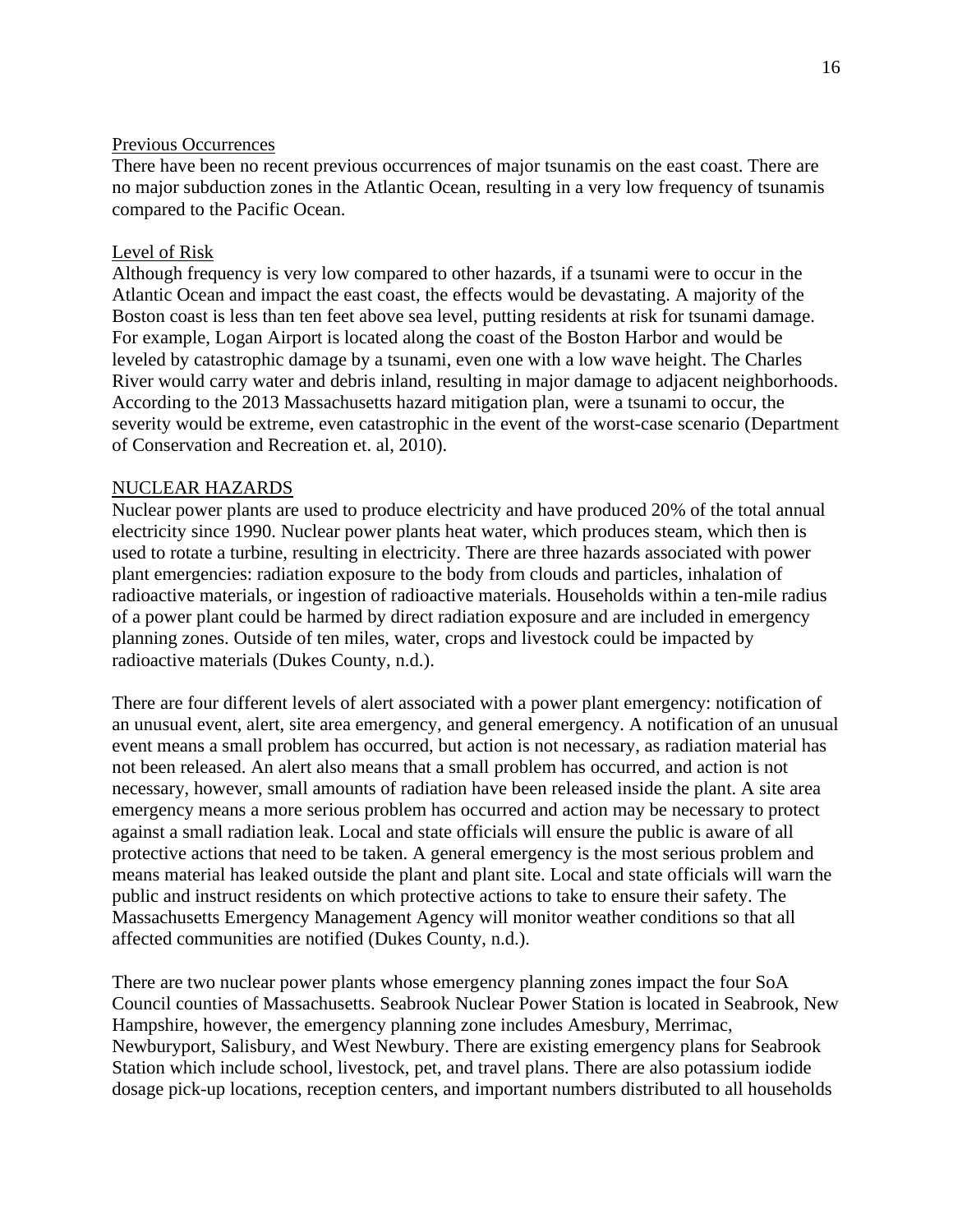within the emergency planning zones (Massachusetts Emergency Management Agency, 2022). The second nuclear power station is located in Plymouth, Massachusetts, Pilgrim Nuclear Power Station. This power station ceased to generate power in May 2019 and is currently being decommissioned. Therefore, the emergency zone plans, and procedures are not distributed to residents within the ten miles radius any longer.

# Previous Occurrences

There have been no previous occurrences of emergencies which would impact the emergency planning zones surrounding both stations. Minor unusual events have occurred but been maintained onsite both power stations.

# Level of Risk

The frequency of a nuclear event within Massachusetts is very low, as only one nuclear facility is in use as of 2019. If a nuclear event were to occur, residents within the emergency planning zone could be at risk for radiation exposure. Immediate action would have to be taken to minimize the impacts on human life. In addition, nuclear facilities are at risk for becoming secondary hazards following an earthquake or tsunami. However, Massachusetts has a low frequency of each of these events.

#### TERRORISM

According to the Federal Bureau of Investigation, terrorism is defined as "the unlawful use of force and violence against persons or property to intimidate or coerce a government, the civilian population, or any segment thereof, in furtherance of political or social objectives" (Federal Bureau of Investigation (FBI), 2020). There are two types of terrorism: domestic and international. Domestic terrorism refers to acts perpetrated by U.S. persons who reside in the U.S. and are not acting on behalf of a foreign power. International terrorism refers to acts perpetrated by U.S. persons or foreign nationals in the U.S. who are acting on behalf of a foreign power (FBI, 2020). Acts of terrorism can be carried out through multiple means including active shootings, bombings, and biological attacks.

#### Previous Occurrences

The Boston Marathon Bombing took place on Marathon Monday, April 15, 2013. The Marathon began in Hopkinton at 9:00 a.m., with 27,000 runners on the Marathon course by 11:00 a.m. and the Red Sox game beginning at 11:05 a.m. Elite runners had finished the race by 12:36 a.m. and roads were opened in Hopkinton, Ashland, Framingham, and Natick. The first bomb detonated on Boylston Street near the Finish Line at 2:49 p.m., while the second bomb detonated 13 seconds later 180 yards from the first bombing site. Triage and treatment began at both explosion sites with EMS, fire, and police all present at the scene. Hospitals within the Boston area fully activated their emergency operations centers and braced for injuries and casualties. Thursday, April 18, 2013, the FBI released photos of the bombing suspects to the public. Around 12:19 a.m. on Friday, April 19, 2013, Cambridge PD responded to a carjacking on Memorial Drive. A firefight between suspects and police ensued, with the first suspect being pronounced dead at the hospital at 1:06 in the morning. As a result of the second suspect still on the loose, a system-wide transit shutdown was enacted, and a shelter-in-place request was announced. Following the request, a Watertown resident reported an individual hiding in his boat and the suspect was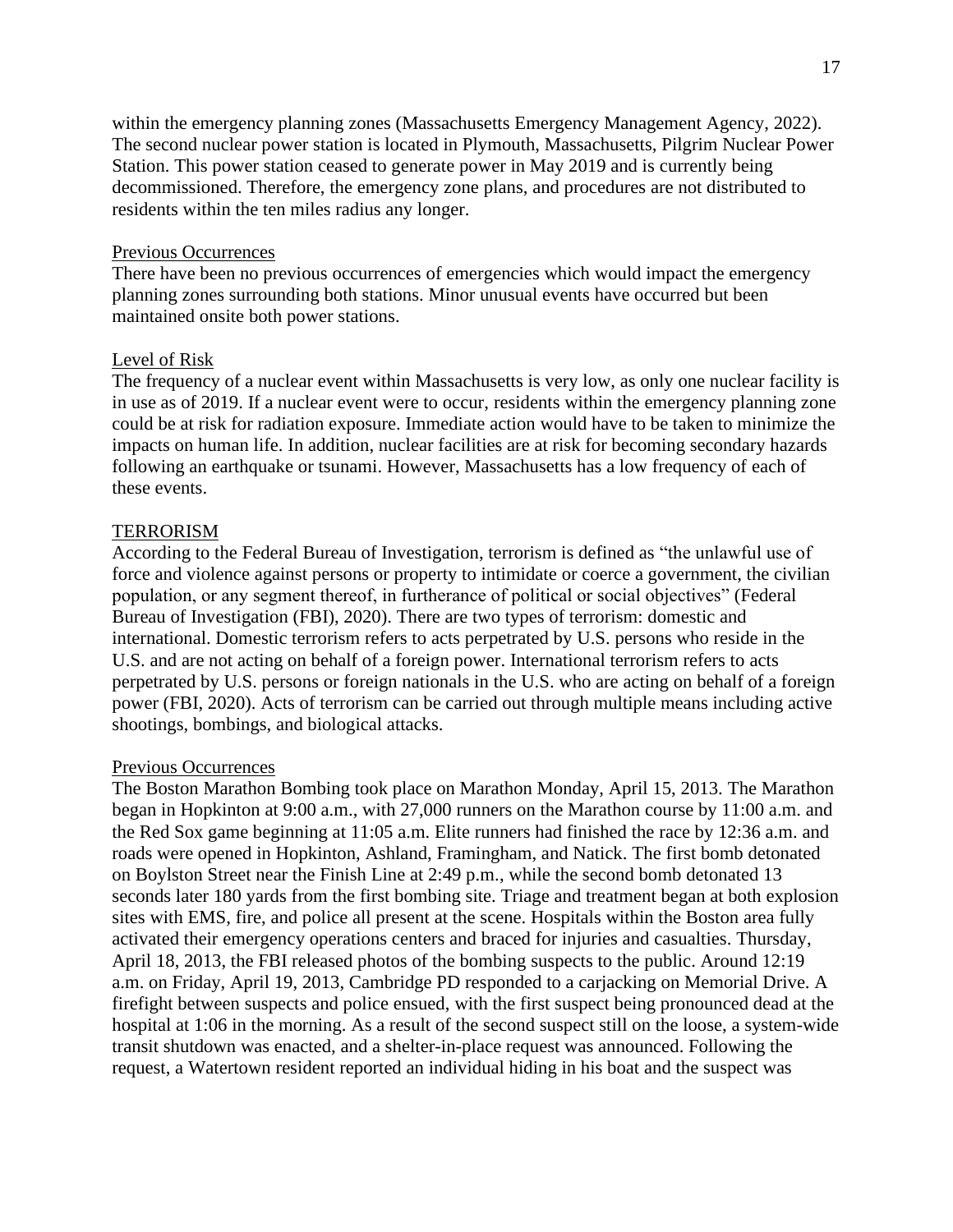eventually taken into custody Friday night (Massachusetts Emergency Management Agency, 2015).

# Level of Risk

Massachusetts is categorized as a low risk for terrorism; however, the City of Boston and surrounding areas are at an elevated risk. Boston has the potential for being a target of a terrorist attack due to its size, location, and number of soft and hard targets. Boston is ranked 23<sup>rd</sup> in the United States based on population and has a population density of 12,792, which was last recorded by the U.S. Census Bureau in 2010 (U.S. Census Bureau, 2020). Consisting of major transportation systems, Boston is an attractive target for an act of terrorism. Major transportation vulnerabilities are the Massachusetts Bay Transportation Authority, Boston Logan International Airport, and the series of tunnels completing the Cental Artery/Tunnel Project.

Massachusetts Bay Transportation Authority (MBTA): The MBTA is the fourth largest mass transit system in the U.S., consisting of four subway main lines throughout the Boston metro area. The MBTA, on average, has half a million riders a week. In addition to the four main subway lines, the MBTA consists of 171 bus routes, 4 rapid transit routes, commuter rail lines, and ferry rides. In 2019, the MBTA had approximately 8,728,580 passenger bus trips and 14,286,641 heavy rail passenger trips (Borstein, 2021). Although MBTA use has decreased since Covid-19, numbers are beginning to rise, with heavy rail passengers already four times that number seen in 2020 (Massachusetts Bay Transportation Authority, 2022).

Boston Logan International Airport (BOS): BOS is located along the Boston Harbor and consists of six runways in approximately 3,000 acres. In 2019, BOS had a total of 1,052,981,181 passengers. While that number decreased, due to Covid-19 in 2020, to 398,654,991, the number is slowly on the rise again, reaching approximately 700 million passengers in 2021. BOS has strict security measures including security checkpoints and baggage screenings. BOS currently displays a memorial for the victims of 9/11, as two of the hijacked planes took off from BOS. Boston also serves as a layover destination for many connecting flights, increasing the number of already daily local passengers. As of February 2022, there had been over half a million flights from Boston Logan International Airport (Massport, 2022).

Central Artery/Tunnel Project: The main goal of the Central Artery/Tunnel Project was to reduce Boston traffic and improve mobility throughout the city. The project replaced the previous Central Artery (I-93) with an underground highway and two bridges spanning the Charles River. The project also expanded I-90 to BOS, creating more than 300 acres of open land for public use. As a result of the project, the Leonard P. Zakim Bunker Hill Bridge was created, marking the widest ever built and the first to use an asymmetrical design. The Ted Williams Tunnel, which travels under the Boston Harbor is 8,448 feet, with 3,960 feet underwater. A majority of this construction is a vulnerability due to the resulting damage that would occur if the structural integrity were to be compromised (Massachusetts Department of Transportation, 2022).

Liquified Natural Gas (LNG) Terminals: There are two main LNG import facilities within Massachusetts: Everett LNG and the Northeast Gateway. The import facility of main focus is Everett LNG, located on the Mystic River in Boston Harbor. As a result, millions of gallons of highly flammable fuel are brought through Boston Harbor. LNG is a natural gas that has been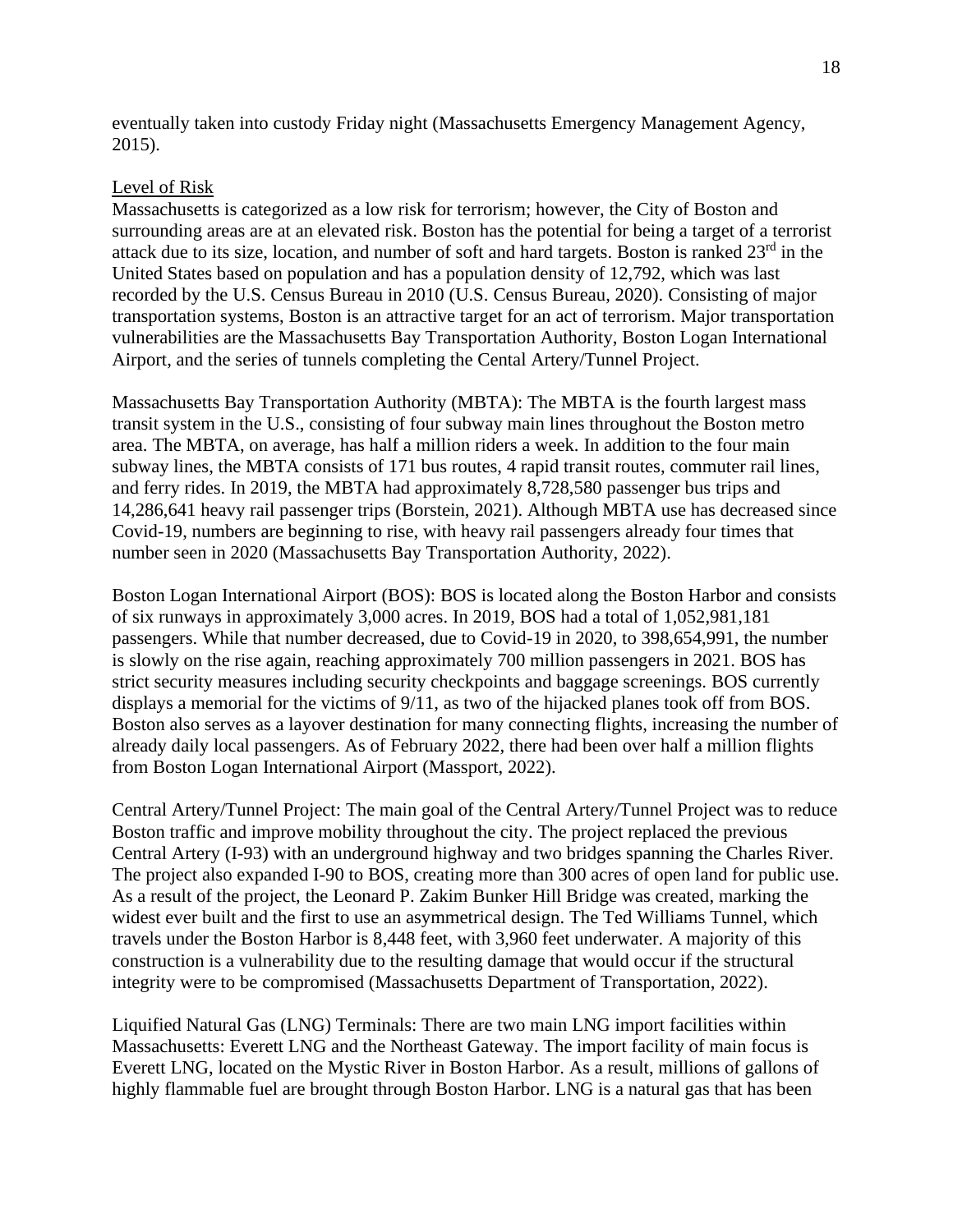liquified for storage and transportation over long distances. Although LNG is not flammable as a liquid, the vapors are highly combustible and can be ignited by any source of ignition. Therefore, were there to be an accident or act of terrorism that resulted in an LNG tanker explosion, fire damage of up to a 1-mile radius could occur (Northeast Gas Association, 2022).

# Recommendations

Based on the above risk assessment, the SoA Council should focus their preparedness actions on hazards related to winter storms, nor'easters, and hurricanes/tropical storms. These hazards are the most frequent that can cause a severe impact to the community. Winter storms and nor'easters are accompanied by heavy snowfall and extreme cold temperatures. In addition to hurricanes/tropical storms, all of these hazards create heavy wind, damaging private and public property. Hurricanes/tropical storms have also previously been the cause of major flooding within Massachusetts. Of the last ten state of emergency declarations, eight have been a result of a hurricane, winter storm, or nor'easter. The only two outliers were a result of the Merrimack Valley Gas Explosion and the June 2011 tornadoes (Massachusetts Emergency Management Agency, n.d.). Although winter storms, nor'easters, and hurricanes/tropical storms should be the focus, SoA Council towns in and surrounding Boston should also be aware of possible terrorist attacks. Targets such as Boston Logan International Airport are still top terror targets due to the location and size. Hazards such as earthquakes and tsunamis lack the warning time and frequency to be a hazard of focus for these four counties.

In order to enhance preparedness efforts throughout Middlesex, Essex, Suffolk, and Norfolk Counties, scouts can participate in multiple preparedness actions. Primarily, cub scouts should be bringing information home with them through Prepare with Pedro activity books. By utilizing these books, scouts can bring home information to their parents regarding hazards in the area and share preparedness steps with the whole family. Families should be discussing evacuation plans in the case of a hurricane or loss of power due to a winter storm. Families need to be aware of local shelters within the area they can visit, if their home is no longer a safe option. The goal is to facilitate a culture of preparedness within each community, beginning with the family unit. SoA can provide quick facts, to children in cub scouts and older, about hazards that impact their areas the most frequently.

An important aspect of being prepared for a disaster, comes from understanding the hazards and warnings that may impact an individual's community. For residents along the coastline, understanding the severe impacts of a storm surge and paying attention to hurricane warnings can prevent property damage and loss of life. Residents who live in a floodplain need to understand the damage that can occur to their property and the benefit of flood insurance. These scouts can help spread their knowledge about warnings, including those for severe thunderstorms and heavy wind, to those around them. By educating children at a young age, they are able to carry this knowledge onto the rest of their adult lives.

Teen CERT is another preparedness activity that older scouts can participate in to enhance the culture of preparedness. CERT teams can fill gaps that exist in each town between emergency services and the public preparedness goal. For example, CERT teams can check in on older residents during a winter storm, ensuring they are not in danger or at risk. When elderly residents need to be transported to a shelter, CERT members can play the important role of staffing these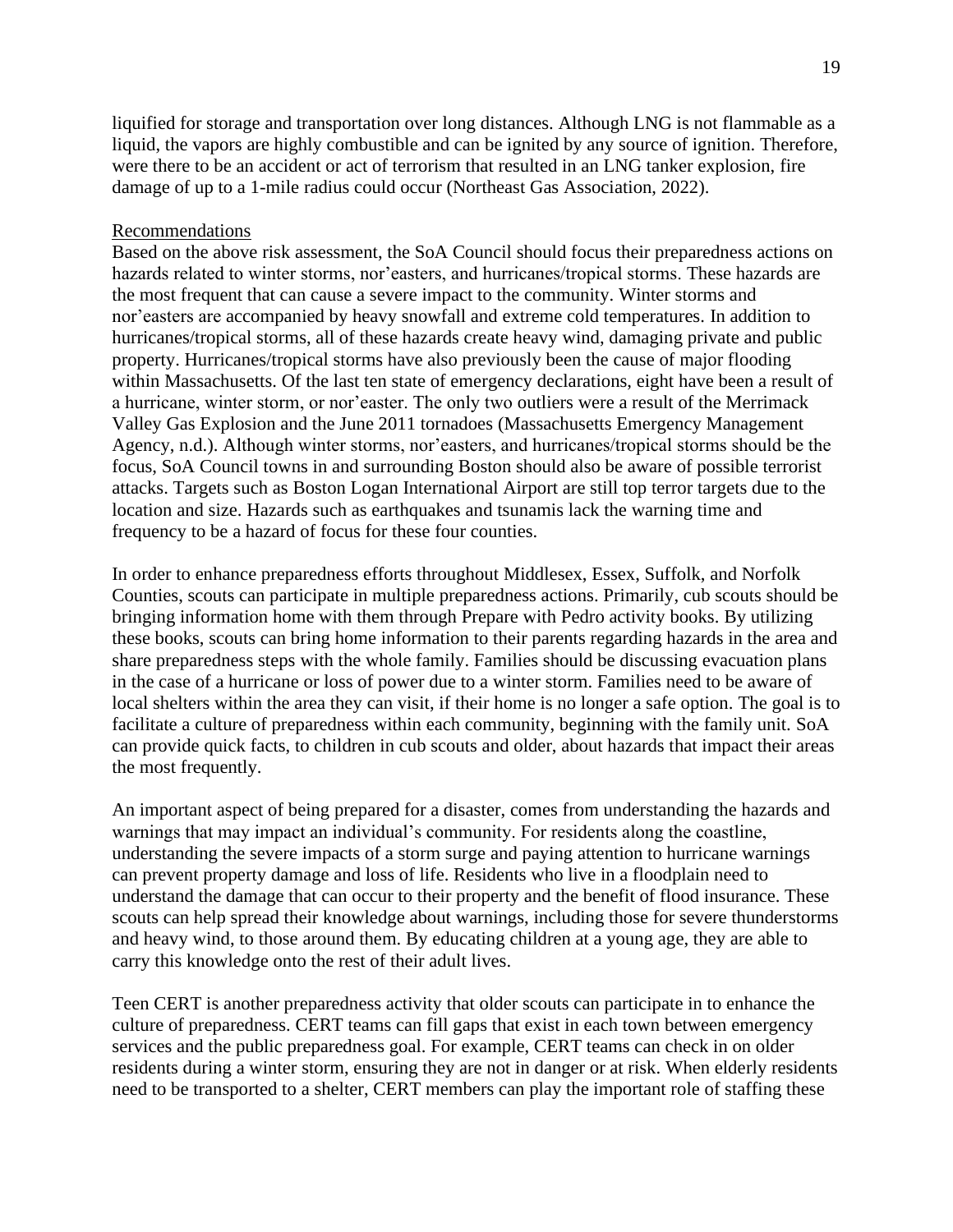shelters as well. A majority of CERT member actions should be based on hazards related to winter storms, nor'easters, and hurricanes. These hazards are the most common in the SoA Council counties and impacts can be mitigated through successful preparedness activities. Teen CERT as a scouting resource can enhance the preparedness efforts of communities, especially in smaller communities that lack the necessary emergency services.

Teen CERTs located along the coast, including those in Essex, Norfolk, and Suffolk Counties, can spread the word about storm surge hazards and participate in preparedness activities. For example, during a hurricane warning, teen CERT can help local businesses and homes place sandbags along their property to protect it from the damages of a flood hazard. Teen CERTS within all four counties, can create disaster kits that can be distributed in their communities. These kits can include items such as flashlights, extra batteries, emergency blankets, a first aid kit, and a battery powered radio. The creation and distribution of kits can be utilized by scouts to earn a badge towards their completion of the program.

The SoA Council will continue to work with FEMA to increase preparedness within their region. In the future, SoA and the University of Akron will work to map the active CERTs, emergency management agencies, and local scouts to provide an additional resource for matching these programs together. The hope for this project is to create a road map for other scouting groups to utilize to increase preparedness in their local community. Scouting in the next two years should make a shift towards actions and trainings based on local hazards. For example, day camps through SoA often have a theme, with 2022 having a space theme. In the future, the theme may be focused on disaster preparedness and include activities such as wilderness first aid, kit building, and games such as Ready 2 Help (U.S. Department of Homeland Security, 2021).

#### Conclusion

The Spirit of Adventure Council can utilize the hazards of focus, determined through the above risk assessment, to create preparedness actions that will support community resilience. Each preparedness action should be based upon an aspect of a hazard that impacts the community at a high frequency. These hazards include nor'easters, hurricanes/tropical storms, and winter storms. In addition, Boston CERT can focus on preparing for acts of terrorism, as the city remains a top terror target. By focusing on the more frequent hazards, these four counties within the Spirit of Adventure Council will begin to have a community of preparedness. Kits or "go bags" can be updated to include resources that can be used against the most prevalent hazards in society. The goal is to utilize the SoA Council and Scout resources to bolster FEMA's National Preparedness Goal of establishing a resilient nation with the capabilities required to prevent and protect against threats and hazards that pose the greatest risk (Federal Emergency Management Agency, 2020).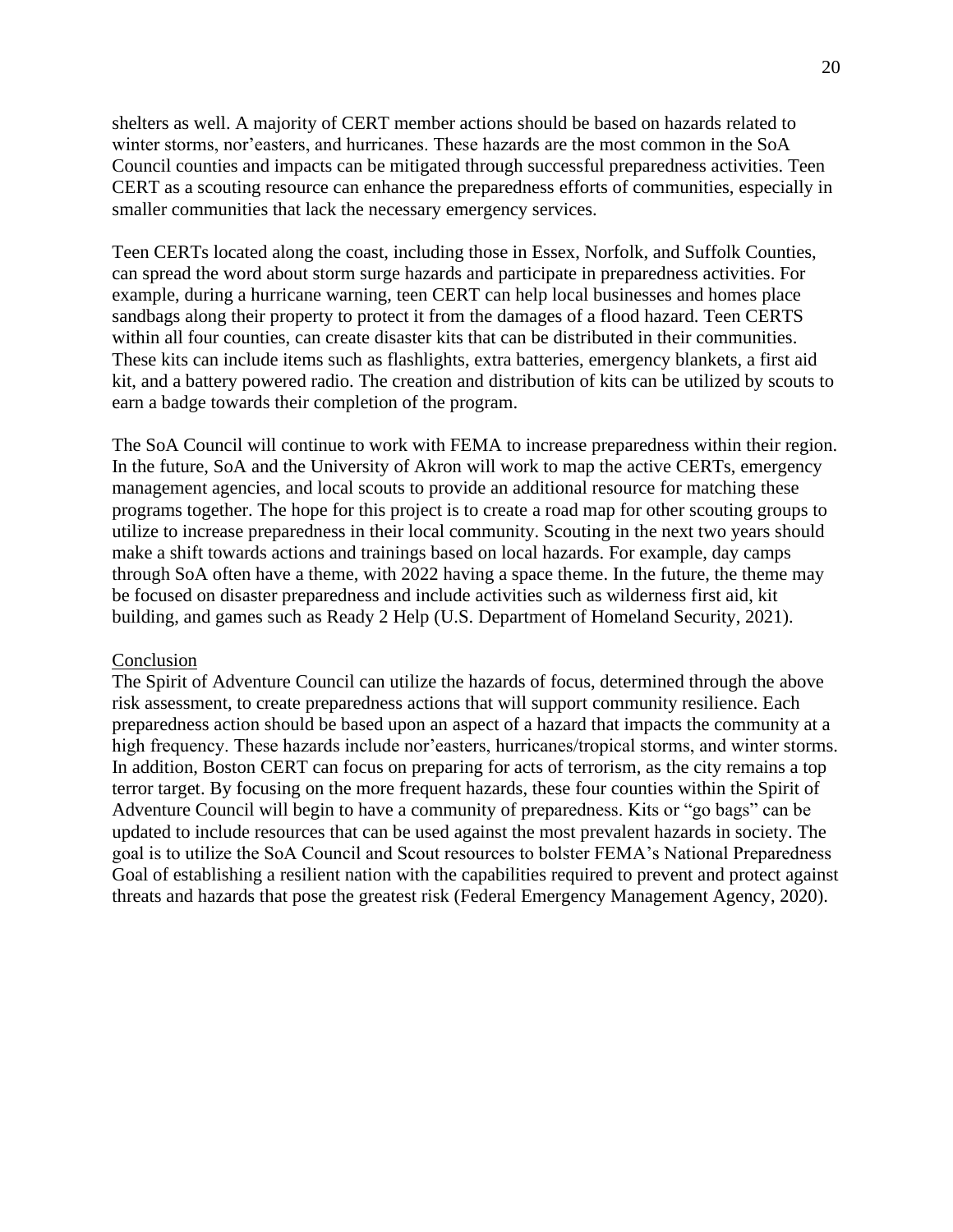# References

- Bornstein, N. (2021, August 10). *MBTA ridership trends compared to public transportation agencies nationwide.* Pioneer Institute: Public Policy Research. [https://pioneerinstitute.org/blog/mbta-ridership-trends-compared-to-public](https://pioneerinstitute.org/blog/mbta-ridership-trends-compared-to-public-transportation-agencies-nationwide/)[transportation-agencies-nationwide/](https://pioneerinstitute.org/blog/mbta-ridership-trends-compared-to-public-transportation-agencies-nationwide/)
- Bureau of Environmental Health. (n.d.). *Inland flooding.* Commonwealth of Massachusetts. [https://www.mass.gov/info-details/inland-flooding#what-are-the-factors-that-influence](https://www.mass.gov/info-details/inland-flooding#what-are-the-factors-that-influence-vulnerability-to-inland-flooding-events)[vulnerability-to-inland-flooding-events](https://www.mass.gov/info-details/inland-flooding#what-are-the-factors-that-influence-vulnerability-to-inland-flooding-events)
- Charles River Watershed Association. (2021, July). *Charles River flood model: Part I.*

<https://storymaps.arcgis.com/stories/5e214750da174c46bf6a8b8da12630e9>

Commonwealth of Massachusetts. (2013). *2013 state hazard mitigation plan.* 

<https://www.mass.gov/doc/section-07-dam-failure/download>

Dukes County. (n.d.). *Nuclear power plant emergency guide for Dukes County employees & friends of Dukes County.* [https://www.dukescounty.org/emergency-](https://www.dukescounty.org/emergency-management/pages/nuclear-power-plant-emergency-guide)

[management/pages/nuclear-power-plant-emergency-guide](https://www.dukescounty.org/emergency-management/pages/nuclear-power-plant-emergency-guide)

- Department of Conservation and Recreation, Massachusetts Emergency Management Agency. (2010, October). *Commonwealth of Massachusetts state hazard mitigation plan.*
- Ellement, J. (2021, October 27). *Map: A look where the strongest wind gusts were recorded.*  Boston Globe. [https://www.bostonglobe.com/2021/10/27/metro/wind-speeds-how-high](https://www.bostonglobe.com/2021/10/27/metro/wind-speeds-how-high-were-gusts-your-community/)[were-gusts-your-community/](https://www.bostonglobe.com/2021/10/27/metro/wind-speeds-how-high-were-gusts-your-community/)
- Enos, C. (2020, April 27). *Windy weather blew across Massachusetts this April.* Boston Globe. [https://www.bostonglobe.com/2020/04/27/metro/windy-weather-blew-across](https://www.bostonglobe.com/2020/04/27/metro/windy-weather-blew-across-massachusetts-this-april/)[massachusetts-this-april/](https://www.bostonglobe.com/2020/04/27/metro/windy-weather-blew-across-massachusetts-this-april/)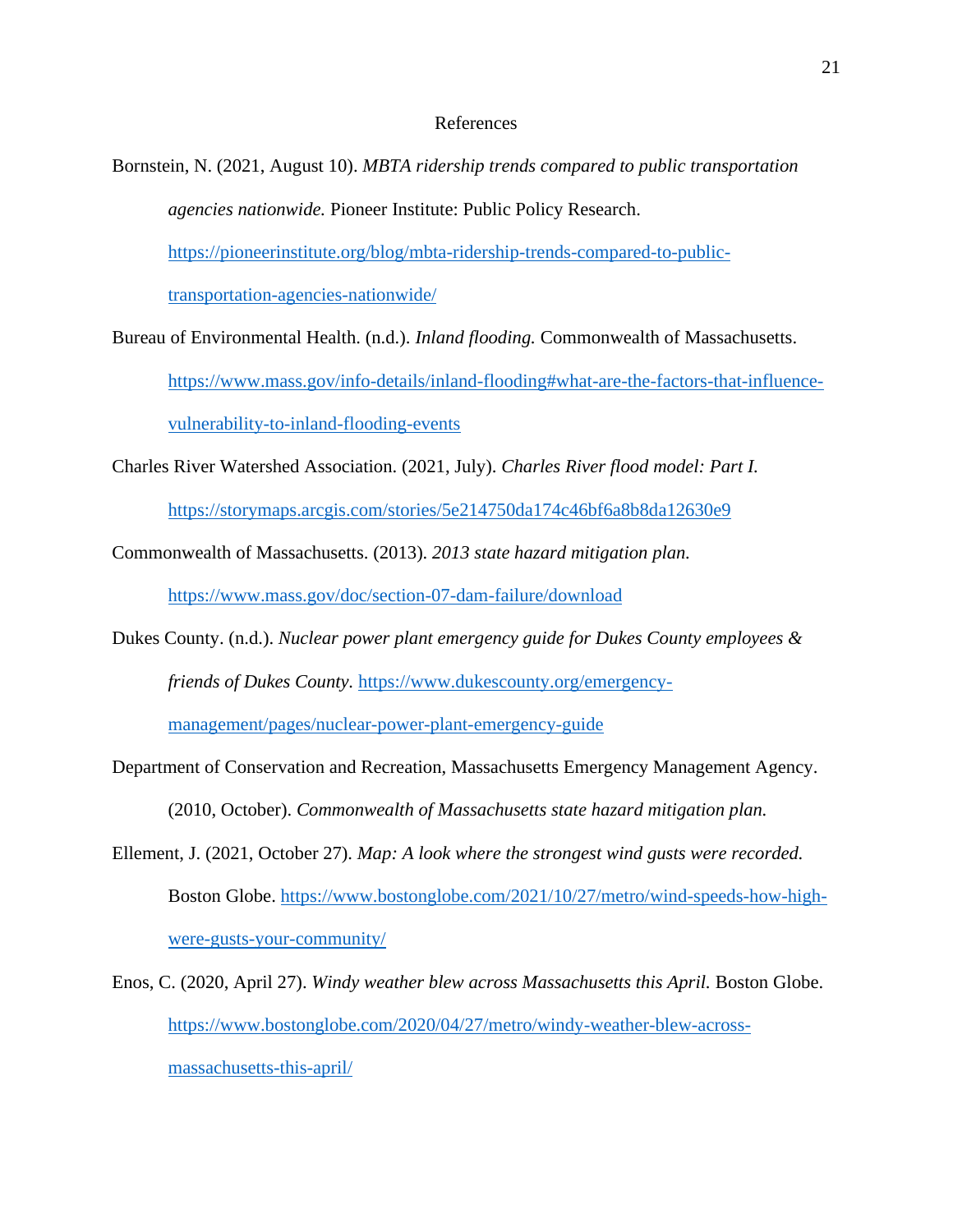Federal Bureau of Investigation. (2020). *Terrorism 2002-2005.* U.S. Department of Justice.

[https://www.fbi.gov/stats-services/publications/terrorism-2002-](https://www.fbi.gov/stats-services/publications/terrorism-2002-2005#:~:text=Terrorism%20is%20defined%20in%20the,Section%200.85)

[2005#:~:text=Terrorism%20is%20defined%20in%20the,Section%200.85\)](https://www.fbi.gov/stats-services/publications/terrorism-2002-2005#:~:text=Terrorism%20is%20defined%20in%20the,Section%200.85).

Federal Emergency Management Agency. (2020, July 20). *National Preparedness Goal.* <https://www.fema.gov/emergency-managers/national-preparedness/goal>

Hamm, N., Rosenfield, M., Flint, K., & Sotnik, K. (2020, August 5). *Isais knocks out power for hundreds of thousands across New England.* NBC Boston. [https://www.nbcboston.com/news/local/new-england-prepares-for-power-outages](https://www.nbcboston.com/news/local/new-england-prepares-for-power-outages-flooding-from-isaias/2171356/)[flooding-from-isaias/2171356/](https://www.nbcboston.com/news/local/new-england-prepares-for-power-outages-flooding-from-isaias/2171356/)

- MacNeill, A. (2021, September 2). *Photos: Here's a look at the destruction left by the remnants of Ida in Mass.* Boston.com. [https://www.boston.com/weather/weather/2021/09/02/ida](https://www.boston.com/weather/weather/2021/09/02/ida-destruction-massachusetts-sept-2-2021/)[destruction-massachusetts-sept-2-2021/](https://www.boston.com/weather/weather/2021/09/02/ida-destruction-massachusetts-sept-2-2021/)
- Massport. (2022, February). *Airport statistics.* Boston Logan. [https://www.massport.com/logan](https://www.massport.com/logan-airport/about-logan/airport-statistics/)[airport/about-logan/airport-statistics/](https://www.massport.com/logan-airport/about-logan/airport-statistics/)
- Massachusetts Bay Transportation Authority. (2022). *Home.* <https://www.mbta.com/>
- Massachusetts Climate Change Clearinghouse. (2022). *Sea level rise.* Resilient MA.

<https://resilientma.org/changes/sea-level-rise>

Massachusetts Emergency Management Agency. (2015, April 21). *After action report for the response to the 2013 Boston marathon bombings.* [https://www.policinginstitute.org/wp](https://www.policinginstitute.org/wp-content/uploads/2015/05/after-action-report-for-the-response-to-the-2013-boston-marathon-bombings_0.pdf)[content/uploads/2015/05/after-action-report-for-the-response-to-the-2013-boston](https://www.policinginstitute.org/wp-content/uploads/2015/05/after-action-report-for-the-response-to-the-2013-boston-marathon-bombings_0.pdf)[marathon-bombings\\_0.pdf](https://www.policinginstitute.org/wp-content/uploads/2015/05/after-action-report-for-the-response-to-the-2013-boston-marathon-bombings_0.pdf)

Massachusetts Department of Transportation. (2022). *The big dig: Project background.*  <https://www.mass.gov/info-details/the-big-dig-project-background>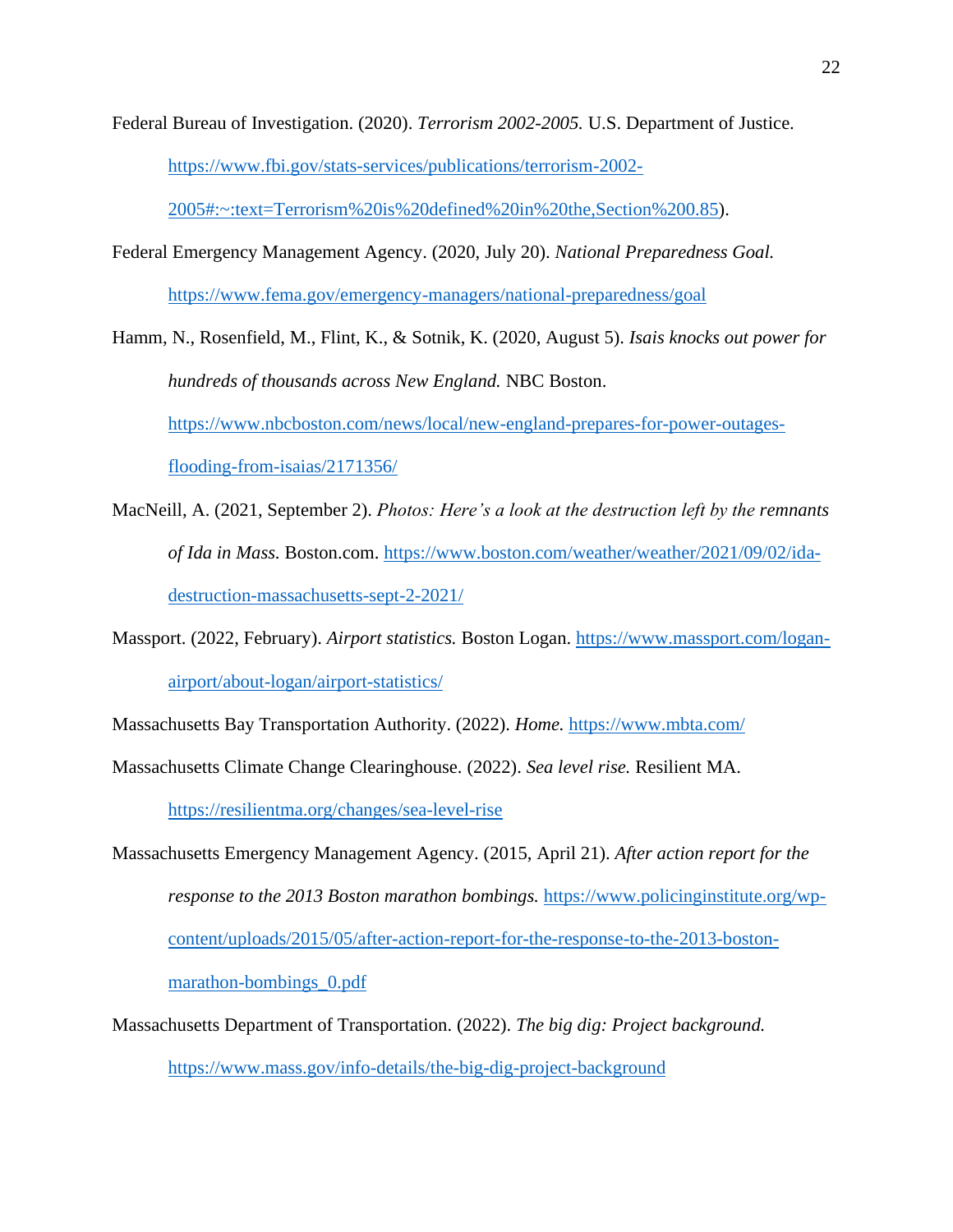Massachusetts Emergency Management Agency. (2022). *Nuclear power plants.* 

<https://www.mass.gov/info-details/nuclear-power-plants>

Massachusetts Emergency Management Agency. (n.d.). *State of emergency information.* 

<https://www.mass.gov/service-details/state-of-emergency-information>

Massachusetts Emergency Management Agency, Department of Conservation and Recreation.

(2010, October). *Commonwealth of Massachusetts state hazard mitigation plan.* 

<https://www.mass.gov/doc/massachusetts-state-hazard-mitigation-plan/download>

Michigan Technological University. (n.d.). *Earthquake magnitude scale.* 

<https://www.mtu.edu/geo/community/seismology/learn/earthquake-measure/magnitude/>

National Center for Environmental Information. (2022, January). *Storm events database.* 

National Oceanic and Atmospheric Administration.

<https://www.ncdc.noaa.gov/stormevents/>

National Hurricane Center. (n.d.). *Saffir-Simpson hurricane wind scale.* National Oceanic and Atmospheric Administration.<https://www.nhc.noaa.gov/aboutsshws.php>

National Oceanic and Atmospheric Administration. (2018, October 1). *Tsunamis.* U.S.

Department of Commerce. [https://www.noaa.gov/education/resource-collections/ocean](https://www.noaa.gov/education/resource-collections/ocean-coasts/tsunamis#:~:text=A%20tsunami%20is%20a%20series,sometimes%20crossing%20entire%20ocean%20basins)[coasts/tsunamis#:~:text=A%20tsunami%20is%20a%20series,sometimes%20crossing%2](https://www.noaa.gov/education/resource-collections/ocean-coasts/tsunamis#:~:text=A%20tsunami%20is%20a%20series,sometimes%20crossing%20entire%20ocean%20basins) [0entire%20ocean%20basins.](https://www.noaa.gov/education/resource-collections/ocean-coasts/tsunamis#:~:text=A%20tsunami%20is%20a%20series,sometimes%20crossing%20entire%20ocean%20basins)

National Weather Service. (2021, February 26). *Wind threat description.* National Oceanic and Atmospheric Administration. [https://www.weather.gov/mlb/seasonal\\_wind\\_threat](https://www.weather.gov/mlb/seasonal_wind_threat)

National Weather Service. (2021, September 21). *The Enhanced Fujita Scale (EF Scale).*  National Oceanic and Atmospheric Administration.<https://www.weather.gov/oun/efscale>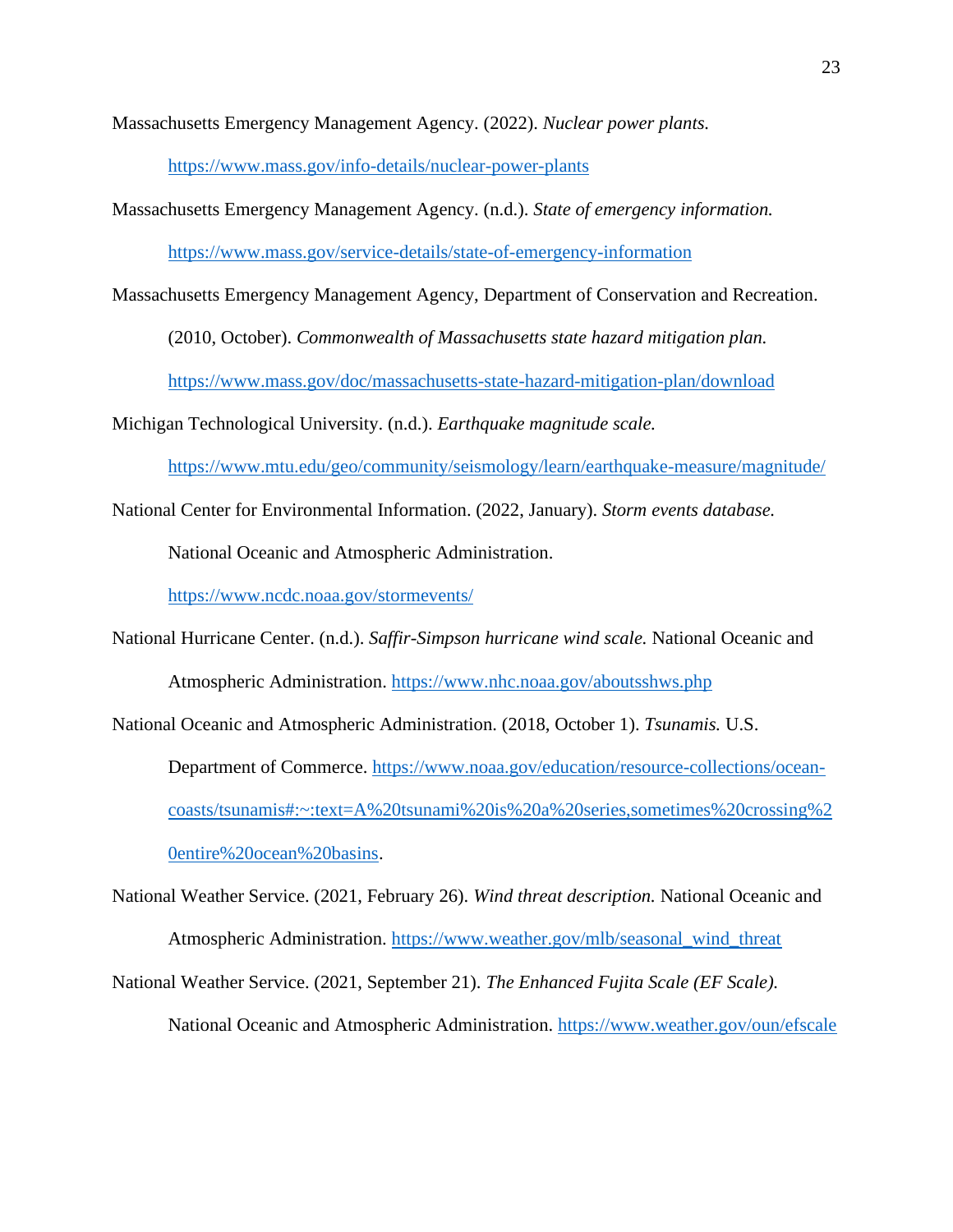- National Weather Service. (n.d.). *What is a nor'easter?* National Oceanic and Atmospheric Administration.<https://www.weather.gov/safety/winter-noreaster>
- National Severe Storm Labs. (n.d.). *Severe weather 101 – floods.* National Oceanic and Atmospheric Administration.

<https://www.nssl.noaa.gov/education/svrwx101/floods/types/>

- Northeast Gas Association (NGA). (2022). *The role of LNG in the northeast natural gas (and energy) market.* [https://www.northeastgas.org/about\\_lng.php](https://www.northeastgas.org/about_lng.php)
- Northeast States Emergency Consortium. (2022). *Massachusetts earthquakes.*

<http://nesec.org/massachusetts-earthquakes/>

Schworm, P., Finucane, M., & Dostis, M. (2012, October 29). *Hurricane Sandy slams Massachusetts, hundreds of thousands lose power.* Boston.com. [https://www.boston.com/uncategorized/noprimarytagmatch/2012/10/29/hurricane-sandy](https://www.boston.com/uncategorized/noprimarytagmatch/2012/10/29/hurricane-sandy-slams-massachusetts-hundreds-of-thousands-lose-power/#:~:text=In%20Massachusetts%2C%20heavy%20winds%20toppled,expected%20to%20exceed%206%20feet)[slams-massachusetts-hundreds-of-thousands-lose-](https://www.boston.com/uncategorized/noprimarytagmatch/2012/10/29/hurricane-sandy-slams-massachusetts-hundreds-of-thousands-lose-power/#:~:text=In%20Massachusetts%2C%20heavy%20winds%20toppled,expected%20to%20exceed%206%20feet)

[power/#:~:text=In%20Massachusetts%2C%20heavy%20winds%20toppled,expected%20](https://www.boston.com/uncategorized/noprimarytagmatch/2012/10/29/hurricane-sandy-slams-massachusetts-hundreds-of-thousands-lose-power/#:~:text=In%20Massachusetts%2C%20heavy%20winds%20toppled,expected%20to%20exceed%206%20feet)

[to%20exceed%206%20feet.](https://www.boston.com/uncategorized/noprimarytagmatch/2012/10/29/hurricane-sandy-slams-massachusetts-hundreds-of-thousands-lose-power/#:~:text=In%20Massachusetts%2C%20heavy%20winds%20toppled,expected%20to%20exceed%206%20feet)

- Spirit of Adventure. (2022). *Home*. Boys Scouts of America. [https://www.scoutspirit.org/about](https://www.scoutspirit.org/about-us/)[us/](https://www.scoutspirit.org/about-us/)
- StormTeam5. (2021, August 19). *Severe thunderstorm brings flooding, damage to Massachusetts.* WCVB5. [https://www.wcvb.com/article/tornado-warning-heavy-rain](https://www.wcvb.com/article/tornado-warning-heavy-rain-flash-flooding-august-19-2021/37348305)[flash-flooding-august-19-2021/37348305](https://www.wcvb.com/article/tornado-warning-heavy-rain-flash-flooding-august-19-2021/37348305)
- U.S. Department of Homeland Security. (2021, August 11). *Extreme heat.*  <https://www.ready.gov/heat>